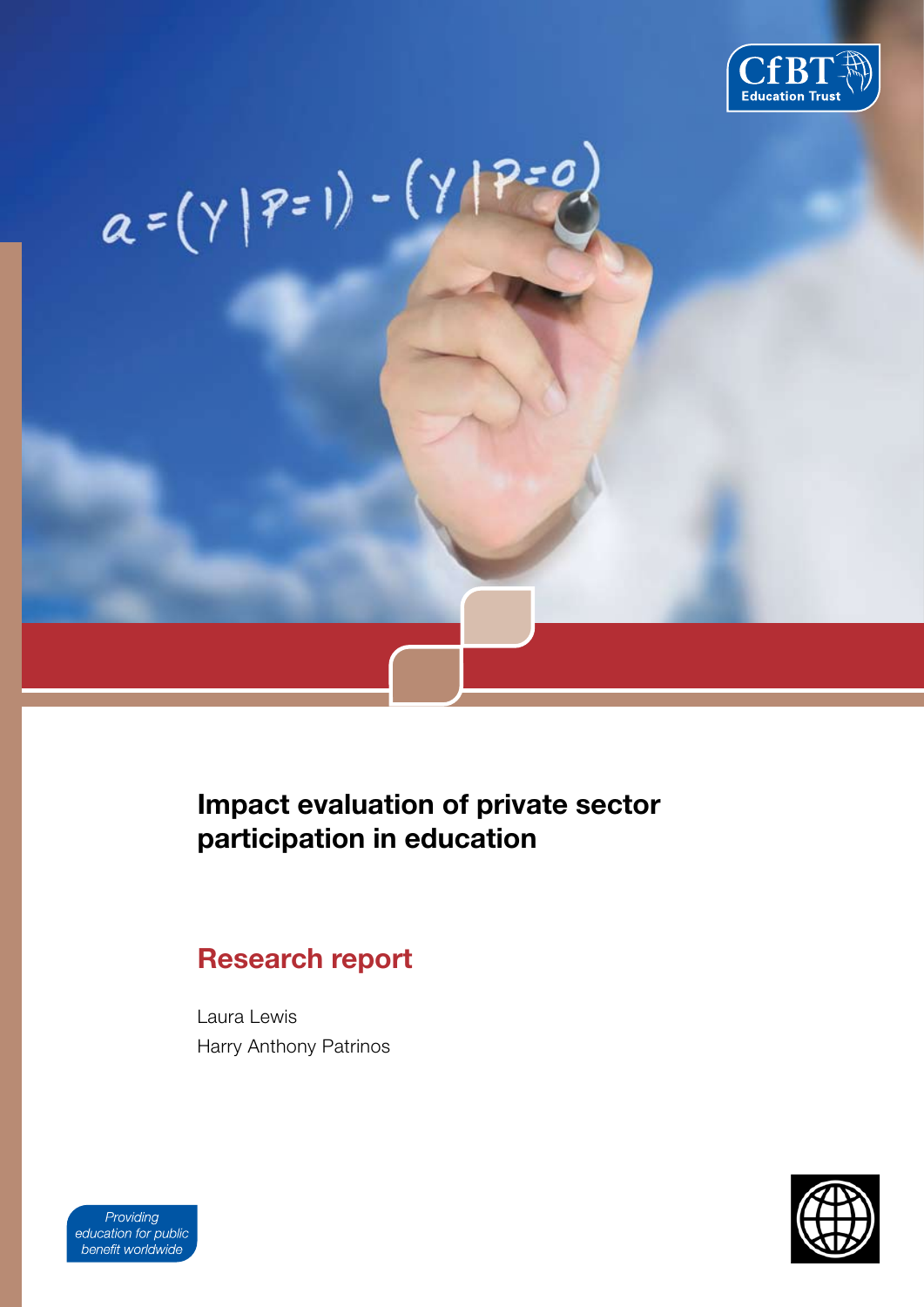





# **Welcome to CfBT Education Trust**

CfBT Education Trust is a top 50 charity providing education services for public benefit in the UK and internationally. Established over 40 years ago, CfBT Education Trust now has an annual turnover exceeding £100 million and employs 2,300 staff worldwide who support educational reform, teach, advise, research and train.

Since we were founded, we have worked in more than 40 countries around the world. Our work involves teacher and leadership training, curriculum design and school improvement services. The majority of staff provide services direct to learners: in nurseries, schools and academies; through projects for excluded pupils; in young offender institutions; and in advice and guidance centres for young people.

We have worked successfully to implement reform programmes for governments throughout the world. Government clients in the UK include the Department for Education (DfE), the Office for Standards in Education, Children's Services and Skills (Ofsted), and local authorities. Internationally, we work with education ministries in Dubai, Abu Dhabi and Brunei among many others.

Surpluses generated by our operations are reinvested in educational research and development. Our research programme, Evidence for Education, aims to improve educational practice on the ground and widen access to research in the UK and overseas.

Visit www.cfbt.com for more information.



# **Welcome to the World Bank**

The World Bank is a vital source of financial and technical assistance to developing countries around the world. Our mission is to fight poverty with passion and professionalism for lasting results, and to help people help themselves and their environment by providing resources, sharing knowledge, building capacity and forging partnerships in the public and private sectors.

The views and opinions expressed in this publication are those of the authors and do not necessarily represent the views of CfBT Education Trust or the World Bank Group. © Copyright CfBT Education Trust 2012

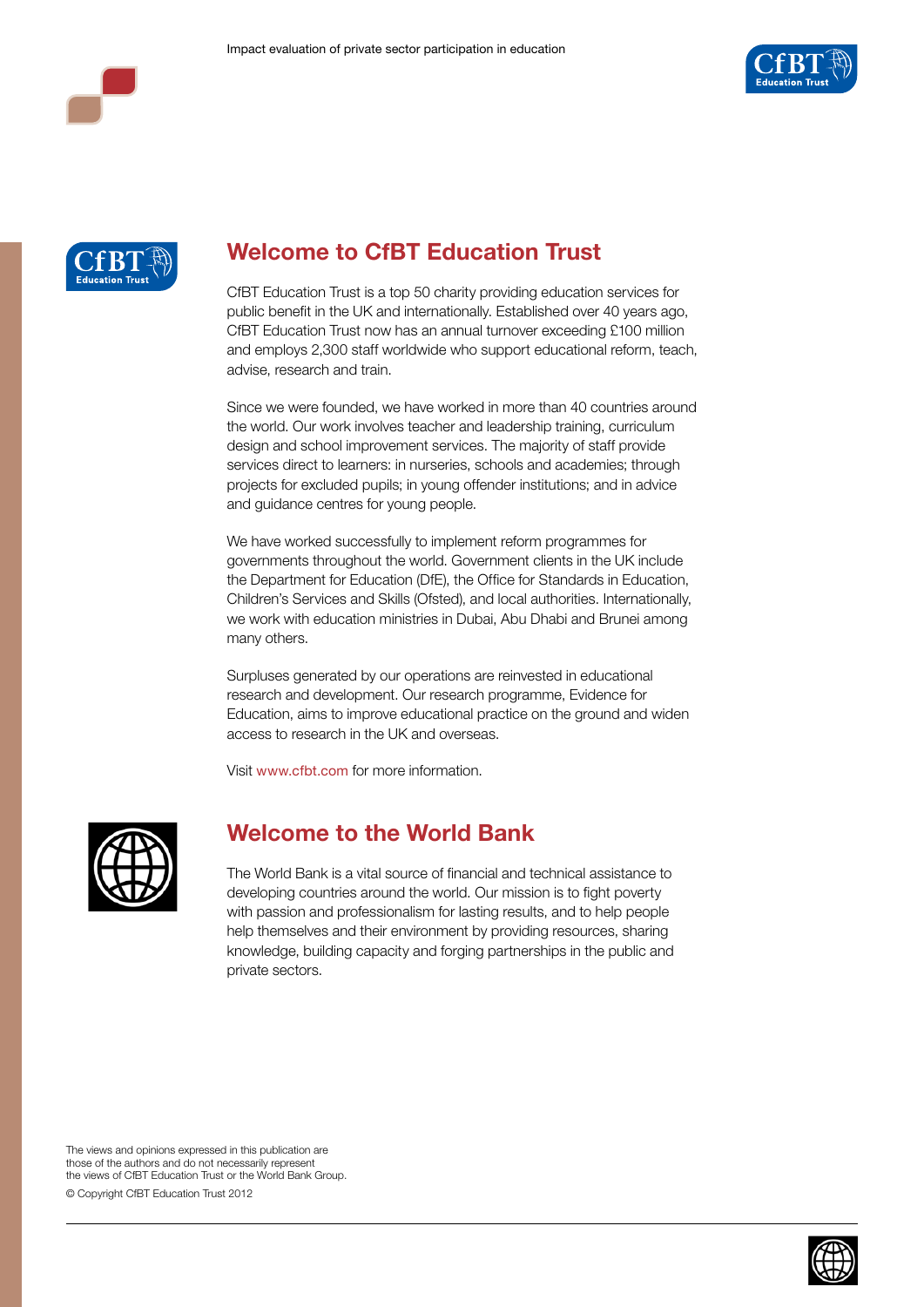



# **Contents**

|              | Foreword from Neil McIntosh, CfBT Education Trust           | 2  |
|--------------|-------------------------------------------------------------|----|
|              | Foreword from Elizabeth King, The World Bank                | З  |
|              | About the authors                                           | 4  |
| 1            | <b>Introduction</b>                                         | 5  |
| $\mathbf{2}$ | The importance of generating evidence of impact             | 9  |
| 3            | An overview of impact evaluation techniques                 | 10 |
| 4            | Applying rigorous impact evaluation to programmes           |    |
|              | that engage the private sector in the delivery of education | 13 |
| 5            | Examples of school choice and private participation         |    |
|              | programmes using rigorous impact evaluation in the          |    |
|              | existing evidence base                                      | 21 |
| 6            | <b>Conclusion</b>                                           | 27 |
|              | References                                                  | 29 |
|              | Annex 1: Private sector engagement                          | 33 |

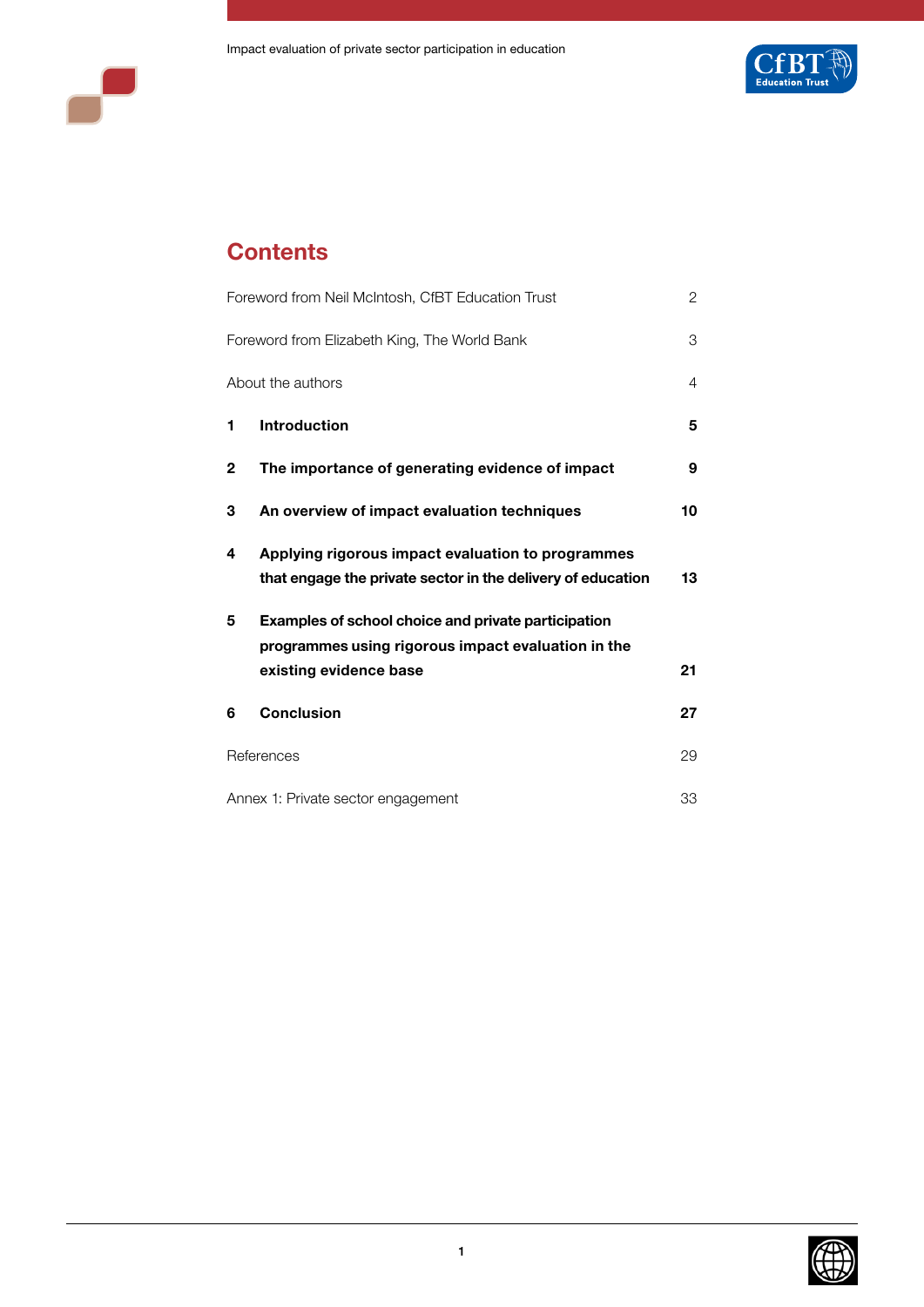





# **Foreword**

## from Neil McIntosh, CfBT Education Trust

The global outlook has moved from Education for All to Learning for All. In order to improve educational outcomes, governments are looking for innovations from both within and beyond the state sector. The non-state sector includes a diverse number of providers: community groups, non-governmental organisations (NGOs), faith-based organisations, trade unions, private companies, small-scale informal providers and individual practitioners. These suppliers may offer alternative school provision that meets the needs of individual students. Although the evidence is limited, there is some impact evidence that non-state providers particularly meet the needs of disadvantaged groups.

This paper outlines the need for greater investment into impact evaluation, particularly to evaluate these state-funded non-state providers. It aims to raise the awareness of impact evaluation amongst policymakers and other key stakeholders, especially parents. This will allow evidence-based policymaking and enable parents to make evidence-based decisions when choosing schools.

aled ulitan.

**Neil McIntosh**  Chief Executive, CfBT Education Trust

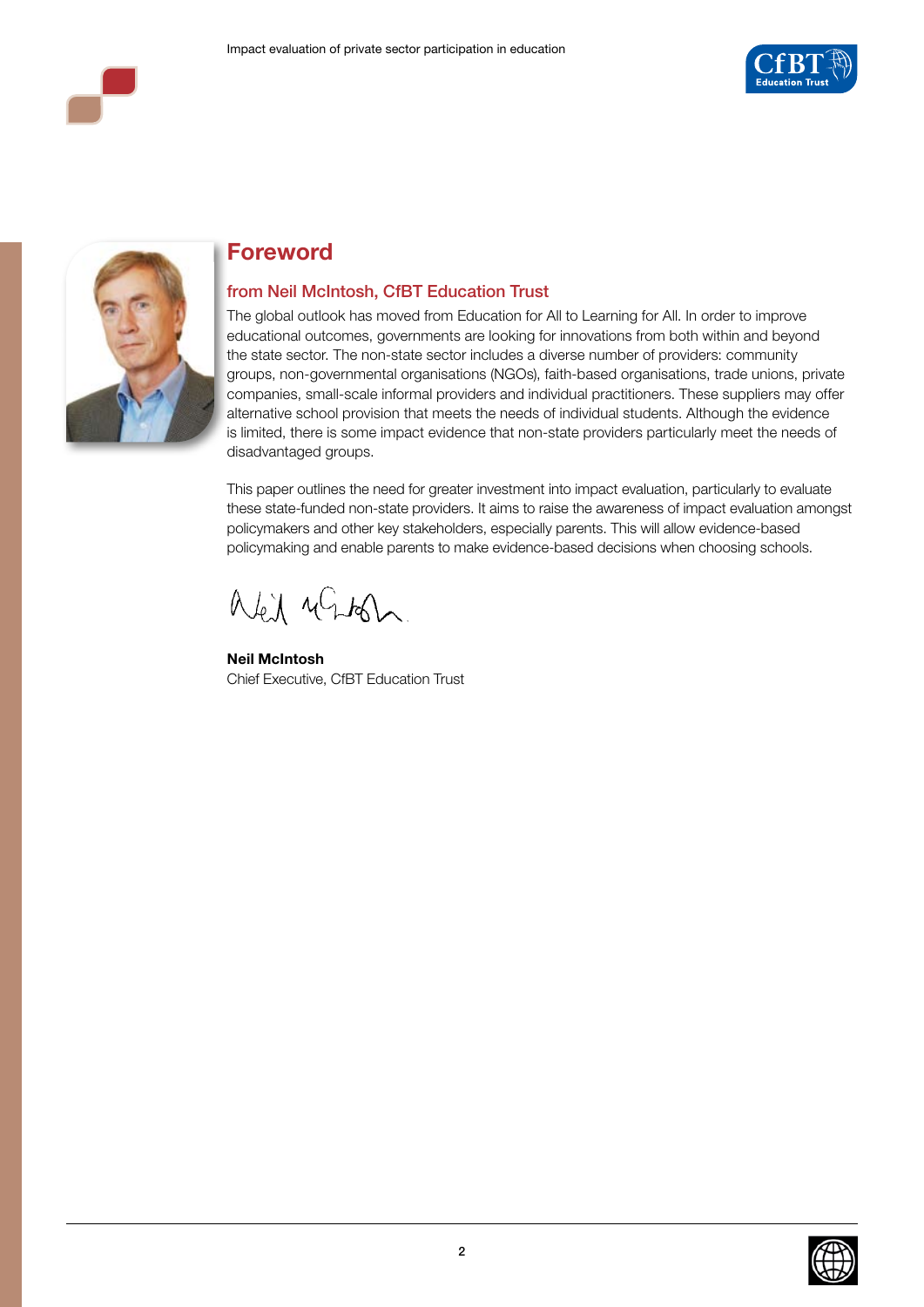





# **Foreword**

## from Elizabeth King, The World Bank

This paper is hugely important because it recognises the role that the private sector can play, not only as a provider of auxiliary services in school systems, such as transportation for students or school meals, but also as a provider of core learning services alongside state schools. It reminds us that although most learning institutions are state provided or financed, especially at the basic level, nearly all education systems include a range of formal and non-formal learning opportunities available to children, young people and adults in a given country, many of which are provided by the private sector. The paper is also important because it illustrates how impact evaluation methods can be applied to private provision in order to provide the kind of rigorous evidence that could be useful for programme design and policy choices, and it summarises the findings of key examples of impact evaluation.

Compared with two decades ago, more young people are entering school, completing the primary education level, and pursuing secondary education. Thanks to a combination of effective policies and national investments in education, far fewer children in developing countries are out of school. But this progress is not only the product of government efforts. Private-sector provision of education has been sparked by the limited ability of governments to meet the growing demand for education in some areas. Impact evaluation can help improve our understanding of how these investments can be more effective in addressing the education needs of countries.

Elizabeth M. Kong

**Elizabeth King**  Director, Education The World Bank

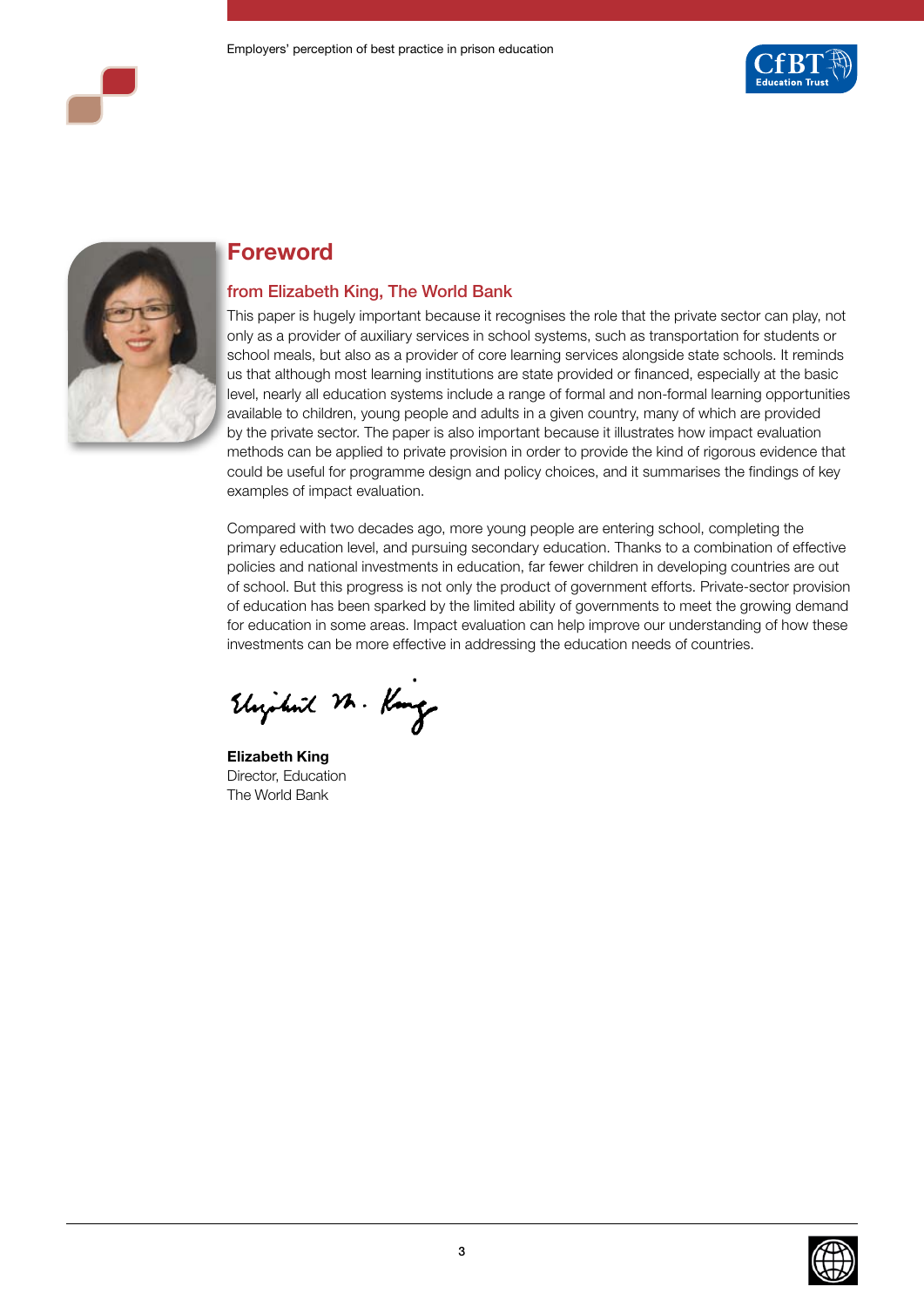

# **About the authors**

**Laura Lewis** is Lead Advisor, Education Performance at CfBT Education Trust. She is a leading expert on global education systems, with a particular interest in benchmarking and system transformation. Laura has worked with the Ministry of Education in Oman, the International Finance Corporation and the Asian Development Bank. She is currently working with the World Bank on its 'System Assessment Benchmarking for Results' programme (SABER) as well as an online toolkit for privatesector engagement with education. The toolkit has been developed to support policymakers in exploring the potential role for non-government organisations in improving student outcomes. Laura joined CfBT from McKinsey and Company.

For more information on the toolkit, see **http://www.cfbt.com/epsetoolkit/**

**Harry Anthony Patrinos** is Lead Education Economist at the World Bank, where he leads the Economics of Education Thematic Group and the East Asia System Assessment and Benchmarking Education for Results initiative. He focuses on labour market outcomes, school autonomy and accountability, demand-side financing and public-private partnerships. He manages several impact evaluations, including the school-based management experiments in Mexico. He has published more than 50 journal articles and co-authored several books, including *Making Schools Work* (with Barbara Bruns and Deon Filmer), *The Role and Impact of Public-Private Partnerships in Education* (2009), *Decentralized Decision-Making in Schools* (2009) and *Indigenous Peoples, Poverty and Human Development in Latin America* (2006). Mr Patrinos previously worked as an economist at the Economic Council of Canada. He has a PhD from the University of Sussex.

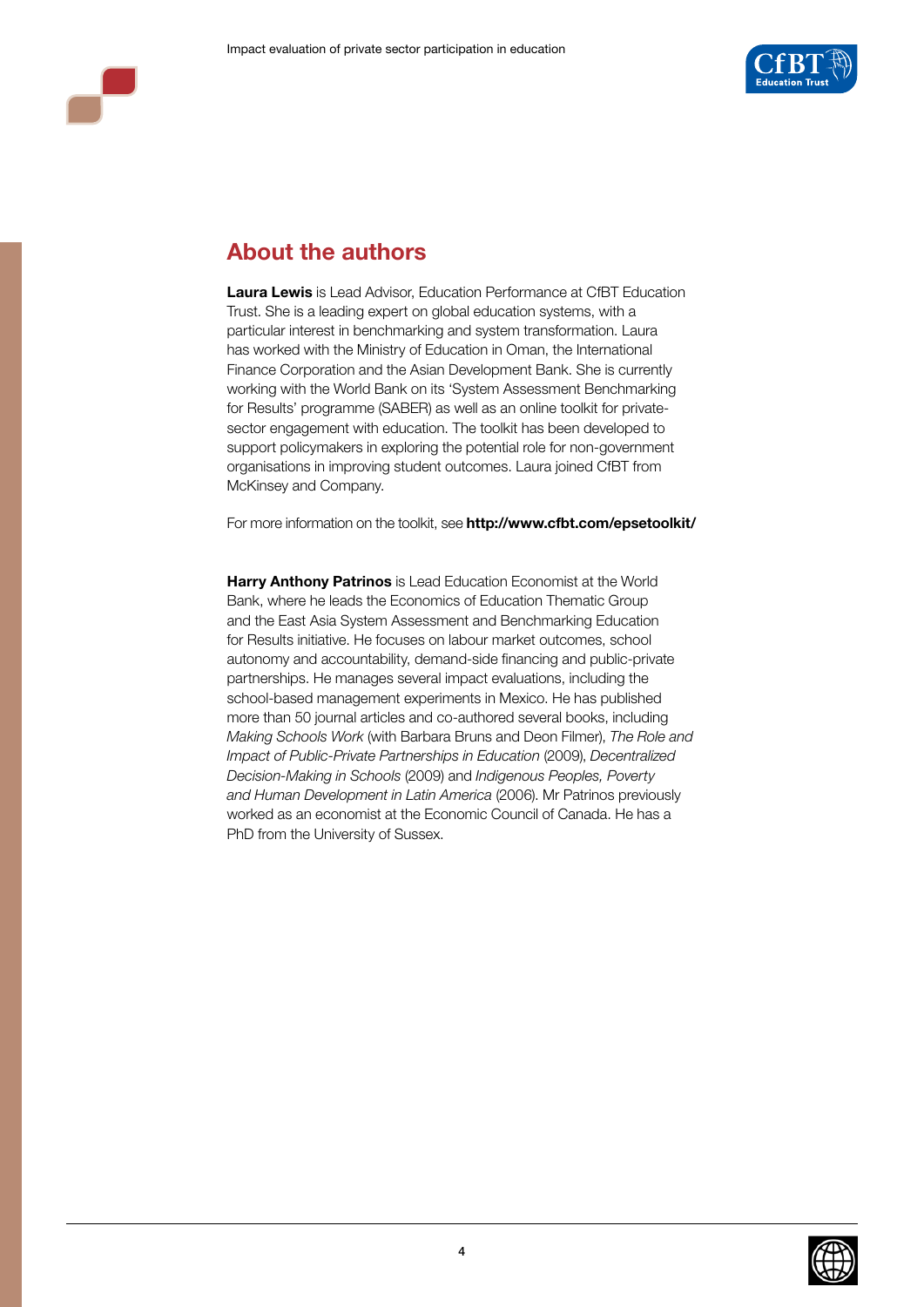

# **1 Introduction**

" 'Prove thy servants, I beseech thee, ten days; and let them give us pulse to eat, and water to drink. Then let our countenances be looked upon before thee, and the countenance of the children that eat of the portion of the king's meat: and as thou seest, deal with thy servants.' So he consented to them in this matter, and proved them ten days. And at the end of ten days their countenances appeared fairer and fatter in flesh than all the children which did eat the portion of the king's meat. Thus Melzar took away the portion of their meat, and the wine that they should drink; and gave them pulse." (From Chapter 1, Book of Daniel, King James Bible)

**In many countries worldwide, there is public disquiet about the outcomes of school education.** In response, many innovative approaches are being used to improve the quality of education. One such approach involves non-state organisations in the setting-up and operation of state-funded schools. Typically, such schools have more decision-making power than conventional state schools. Such autonomous schools are expected to have a positive impact on academic performance and the numbers of pupils staying on in education. But since such programmes are likely to be controversial and receive more scrutiny than other education programmes, it is therefore imperative that they be subject to rigorous impact evaluation. The paper gives a highlevel overview of how impact evaluation can be used in the particular context of governmentfunded privately-provided schools. It also illustrates how more generally impact evaluation can support evidence-based policymaking. The paper is not a definitive guide and we provide references to further in-depth reading.

**Around the world, policymakers are looking for innovative ways to improve school quality.** 

International tests such as the OECD's PISA or IEA's TIMSS have allowed governments not only to look inwards at performance, but also to compare the quality of education with that in other countries. A recent report by the OECD (2010) found that raising performance by 25 points over the next 20 years would lead to an aggregate gain in GDP of \$115 trillion over the lifetime of the generation born in 2010.

#### **The private sector could support the Government in raising the quality of education.**

The private sector in its broadest sense includes communities, non-governmental organisations (NGOs), faith-based organisations, trade unions, private companies, small-scale informal providers and individual practitioners; all may collaborate with Government in order to raise education quality. Though the public sector remains the dominant player in education, making high quality education accessible for all in a country requires innovative programmes and initiatives in addition to public resources and leadership – or 'vision'. There are ways in which the public and private sectors can join together to complement each other's strengths in providing education services, helping countries to meet their education goals and to improve learning outcomes (Patrinos et al. 2009). These partnerships can be tailored and targeted to meet the needs of specific communities.

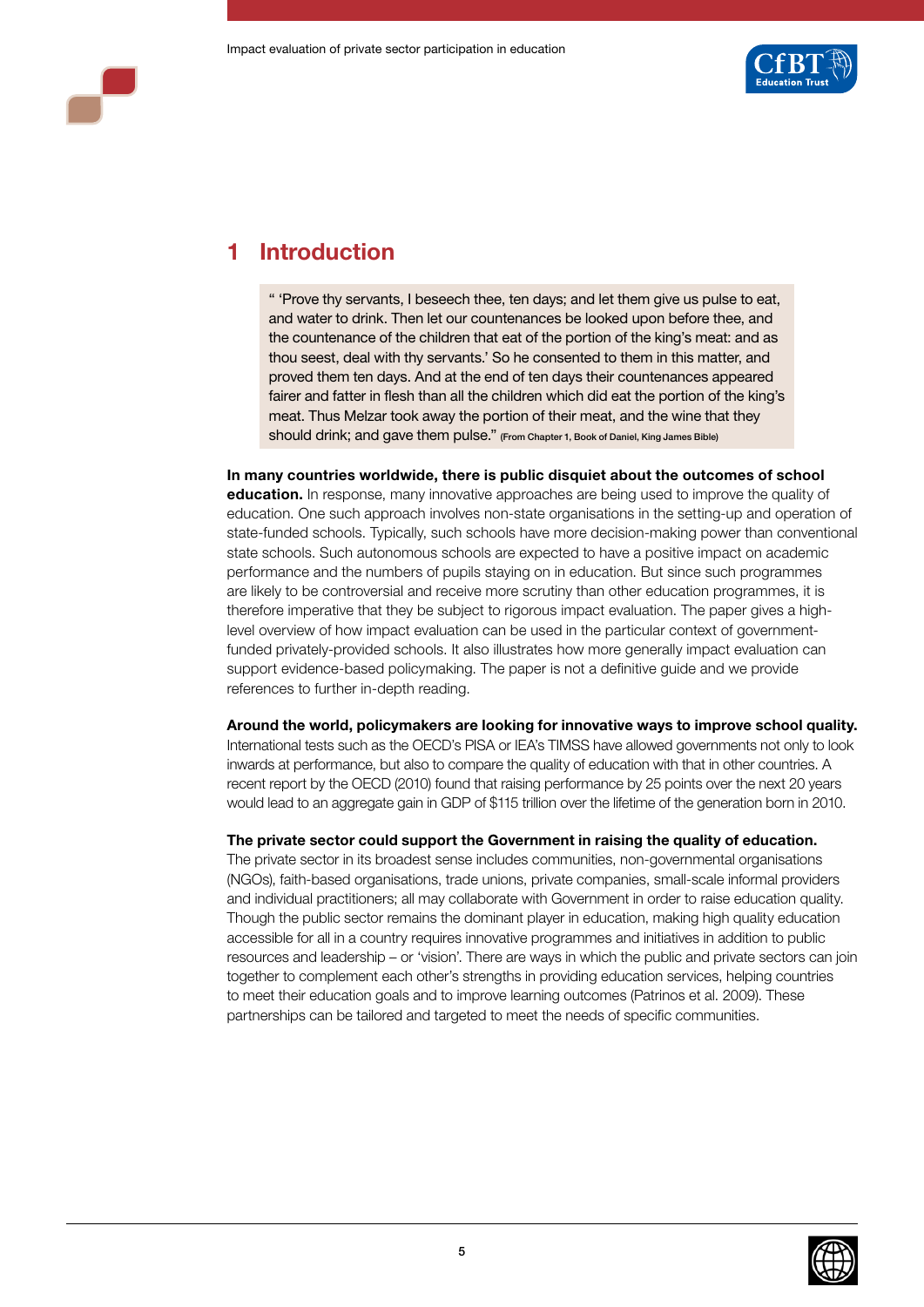

**Private provision of public education services can produce several real benefits.**  Such benefits may include:

- competition in the market for education
- autonomy in school management
- improved standards through contracts
- risk-sharing between government and providers (Patrinos et al. 2009).

**To ensure the benefits of private provision the Government must ensure that there is an effective regulatory environment.** The regulatory environment must support strong accountability, informed parents, autonomous schools and competition. In a strong accountability system, autonomy is accompanied by responsibility. Policymakers hold all schools to account for the quality of their education and the accountability mechanism is transparent. Informed parents use both their voice and if the system permits, choice, to ensure the schooling supplied to their children is of the highest quality. These parents also hold the Government accountable through the political process whether it is local, regional or national.

**Strong accountability and informed parents ensure that equity is protected.** Some have argued that under a choice system private providers will be unaccountable to taxpayers and the public. Claims of efficiency gains are also questioned. Moreover, choice may lead to privatisation, less public (government) control of education, and increased segregation (Ladd 2002). Therefore, it is important that education systems are regulated adequately, providing information to parents and ensuring that there is a rigorous accountability process in place.

The private sector can offer alternative autonomous schools and enhance the competitive environment:

- *autonomous schools* that can tailor teaching and learning to meet the needs of all students they serve. Schools have control over the quality of educational professionals in the school.
- *a competitive environment* where schools offer a range of models to meet the needs of individual students.

**Engagement of the private sector is often promoted as an innovative means of improving school quality.** It is argued that competition for students will lead to efficiency gains, as schools state and private – compete for students and try to improve quality while reducing cost (Friedman 1955; Hoxby 2003a; Neal 2002). The idea is that, when private schools are encouraged to attract students who otherwise would be educated in state schools, they become innovative and thereby bring improvement to the learning process. Likewise, state schools, to attract students and the resources that come with them, seek to improve and provide an education at least as good as the private schools. Thus, it is argued that school choice will lead to improved learning outcomes and increased efficiency in both types of schools. The OECD PISA has found school autonomy to be a considerable school-level factor associated with improved educational performance.

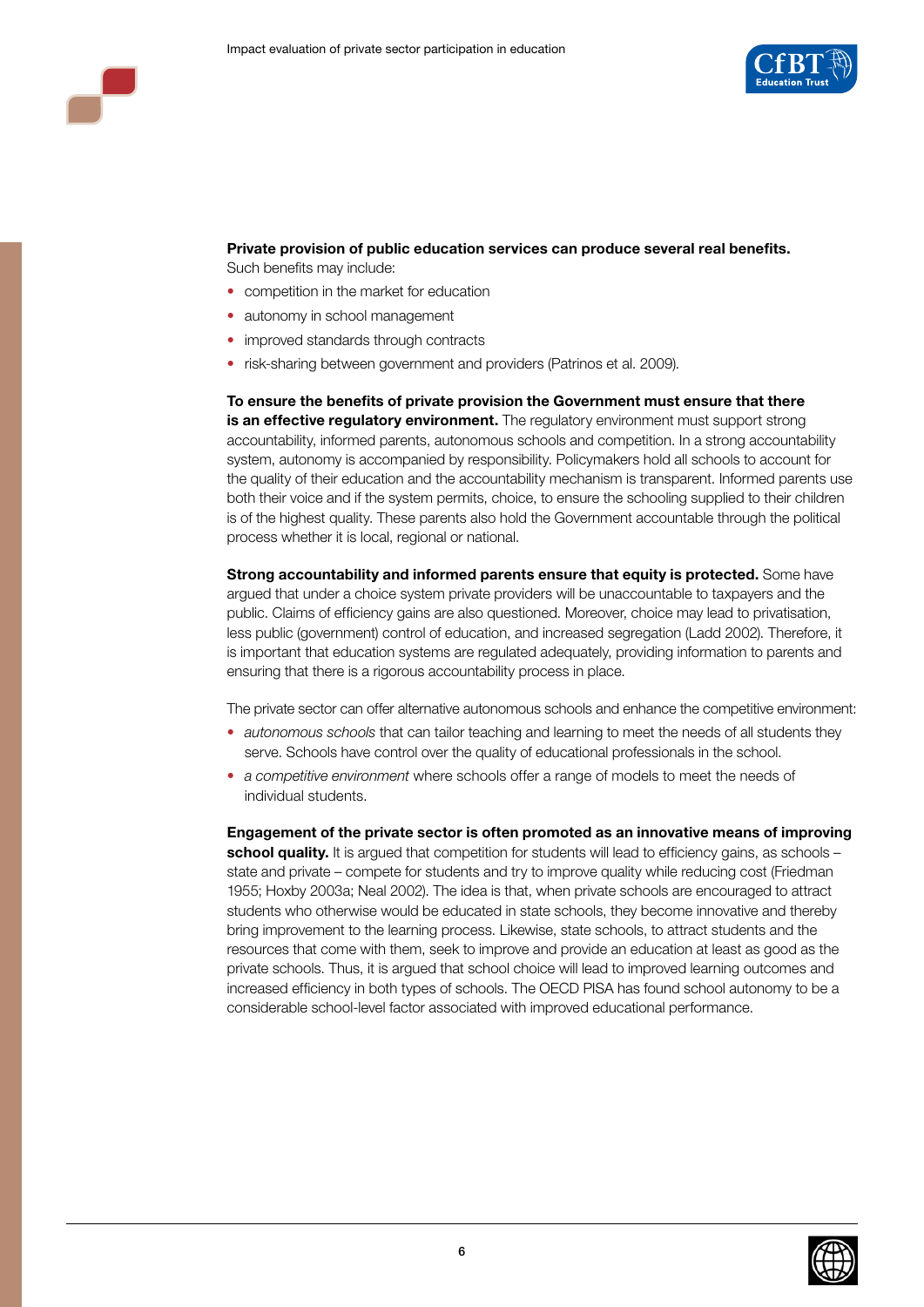

**The Government has several options to engage the private sector.** Public finance of education remains the Government's responsibility, but the provision of schooling need not be public. In fact, there are several ways that Government can ensure schooling, but not provide it. Publicly-financed, privately-provided education is one such option. Private management of public institutions is another. In addition, there are several mechanisms of private finance involvement in the education system. Figure 1 shows the options available; this paper is focused on the third quadrant (public finance, private provision).

|         |         | Provision                                                                                                  |                                                            |  |  |
|---------|---------|------------------------------------------------------------------------------------------------------------|------------------------------------------------------------|--|--|
|         |         | <b>Private</b>                                                                                             | <b>Public</b>                                              |  |  |
| Finance | Private | I. Independent private school<br>Private university<br>Home schooling<br>Tutoring                          | II. User fees<br>Student Ioans                             |  |  |
|         | Public  | III. Private funded<br>Private contracted<br>Private management (Charters)<br>Market contracted (Vouchers) | IV. Traditional public (state) school<br>Public university |  |  |

Source: Adapted from Patrinos et al. 2009; for full definitions of private sector engagement in the third quadrant, see Annex 1, page 33.

**There is no substitute for a rigorous impact evaluation.** These claims and counter-claims are empirical questions that need to be settled through a rigorous analysis of the evidence. Impact evaluation can focus on both the educational outcomes of the privately-provided schools and may also look at the effect on other schools within the competitive environment. Figure 2 shows how impact evaluation can support an effective regulatory environment, inform evidence-based policymaking and ensure that best practice is shared between systems.

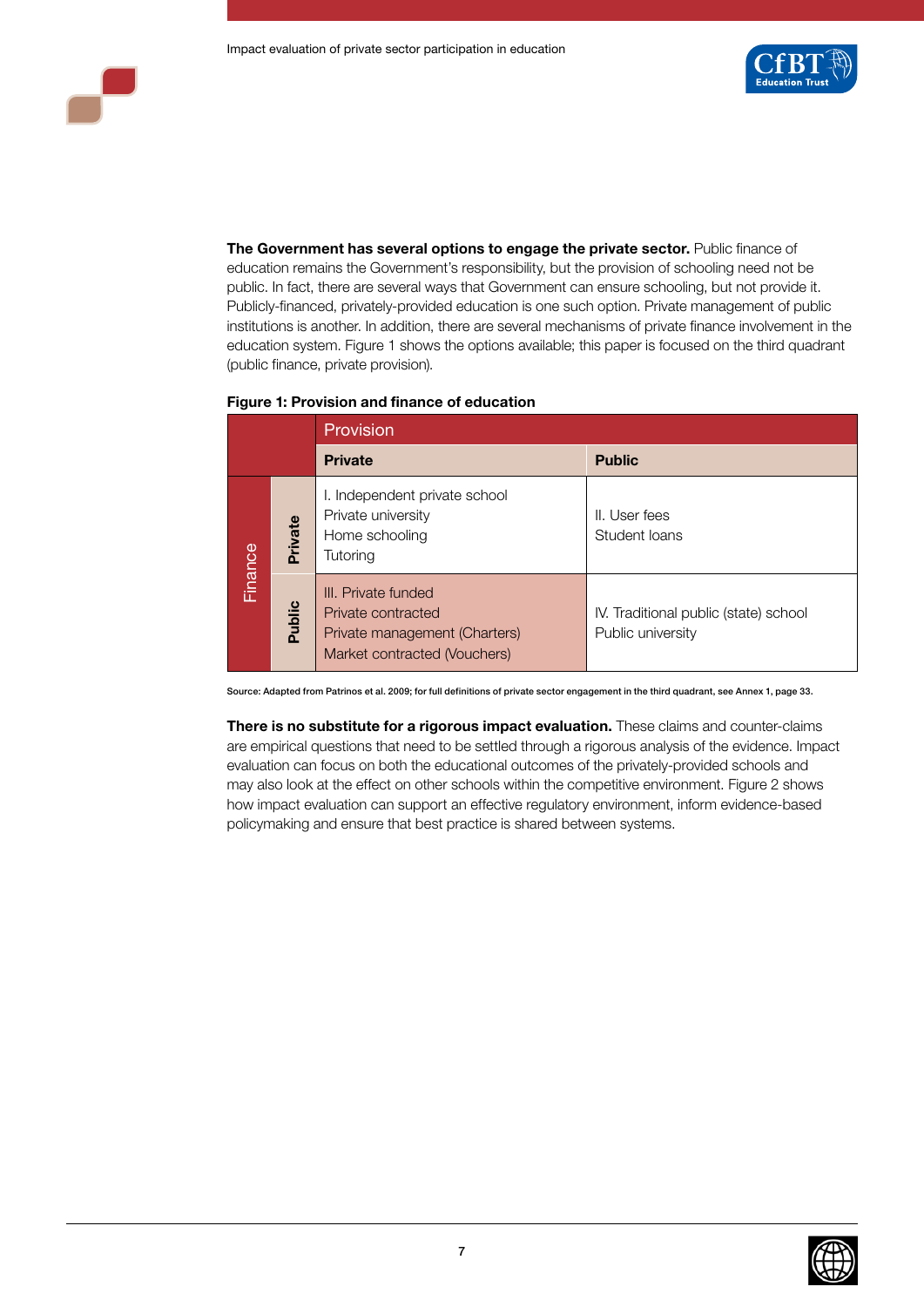



## **Figure 2: Effective regulation and the role of impact evaluation**

Source: Adapted from Lewis and Patrinos (2011)

#### **There is a need to increase the number of impact evaluations to create**

**a rigorous evidence base in order to inform policy.** An evidence base is required which evaluates impact on a case-by-case and country-by-country basis. Evidence on the impact of interventions that involve the private sector in the provision of education services is growing, as is the evidence of education interventions in general. Most of the rigorous impact evaluations are coming from the United States. There are a few evaluations from other countries and even fewer randomised trials; but the evidence base is growing (Barrera-Osorio and Patrinos 2009; Patrinos et al. 2009).

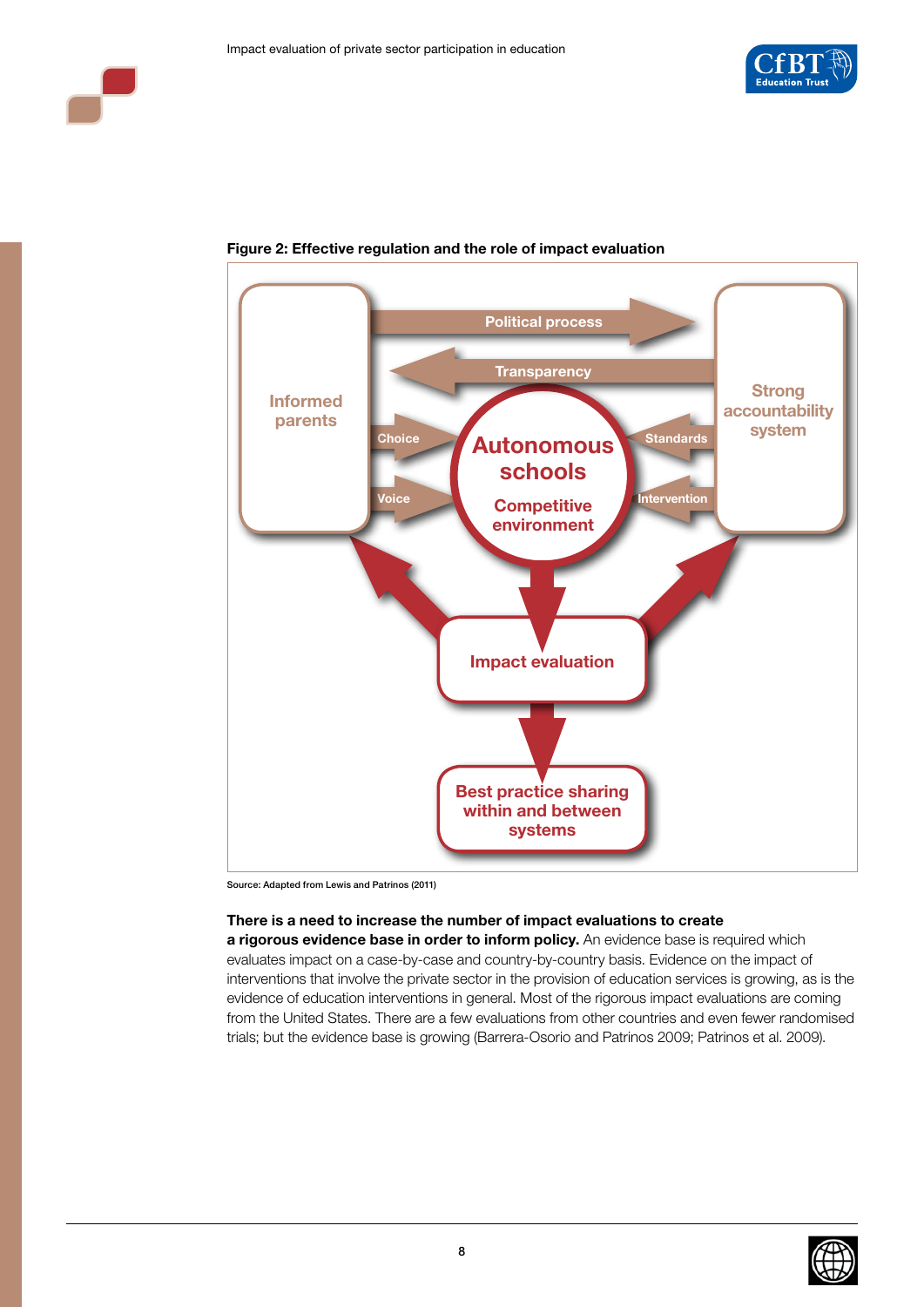

# **2** The importance of generating evidence of impact<sup>1</sup>

James Lind, the Scottish physician, conducted the first-ever clinical trial and developed the theory that citrus fruits cured scurvy. While it is now known that scurvy is a disease caused by a deficiency of Vitamin C, in the eighteenth century it caused many deaths. Lind was not the first to suggest citrus fruits as a cure for scurvy, but he was the first to study their effect by a systematic experiment in 1747. On a ship that was afflicted with scurvy he divided twelve sailors into six groups. He gave each group different additions to their basic diet. Some were given cider, others seawater, others a mixture of garlic, mustard and horseradish. Another group of two were given spoonfuls of vinegar, and the last two oranges and lemons. Those fed citrus fruits experienced a remarkable recovery. By 1800 ships began to regularly carry lemon juice (Hughes 1975).

**Impact evaluation identifies the effect of an intervention on outcomes.** Impact evaluation techniques compare the impact on the beneficiaries of a certain policy intervention or project with a counterfactual group that has not been exposed to the same intervention or project. The results from impact evaluations can help inform policymakers on where to allocate scarce resources and can provide evidence on whether current policies are working or not (Gertler et al. 2010).

#### **Impact evaluation seeks to estimate the effect of a given intervention on a critical**

**outcome** (such as enrolment or performance in standardised tests). Observing the same individual with and without the programme creates a fundamental problem, given that we will never observe the same individual in two different states at the same time. Therefore, impact evaluation tries to assess the impact of programmes through the application of a range of analytical techniques. The key techniques are described in section 3.

#### **In an age of scarce resources, public policy requires evidence of 'what works'.**

A rigorous impact evaluation can show if things work and why they work. Effective evaluation will inform policymakers and permit improvements in the implementation of policies and programmes. Evaluation can inform programme design (for example, eligibility and types of benefits) and can improve operations and efficiency. Additionally, the information generated by the impact evaluation may be useful for programme sustainability and can be a valuable asset in the negotiation of budgets and in the provision of reliable information to inform public opinion. Without reliable information on the effects of education initiatives there can be no accountability or understanding of return on investment.

**In many countries private participation in school education is highly contested and politically controversial.** It is a topic that generates considerable debate and there is a need for evidence to inform the debate. Given this, it qualifies as an important area worthy of rigorous impact evaluation. More importantly there is a dearth of rigorous evidence on private participation, and globally important policy questions are left unanswered.

<sup>1</sup> This section draws heavily on the published literature, especially Gertler et al. (2010), Gertler, Patrinos and Rubio-Codina (2007), and Barrera-Osorio and Patrinos (2009), to which the reader is referred for more details.

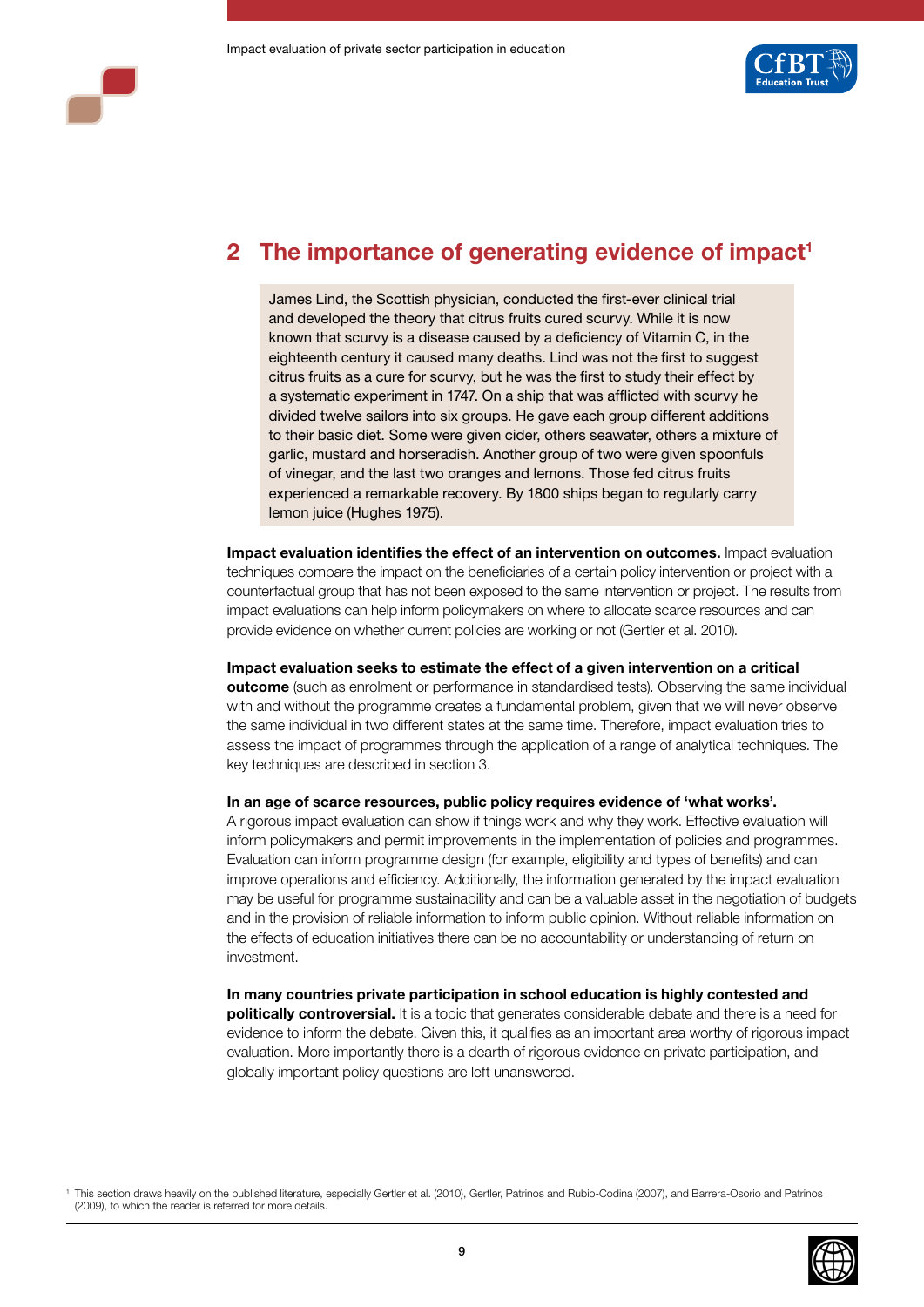



# **3 An overview of impact evaluation techniques**

Impact evaluation attempts to answer certain key questions: What was the effect of the programme on outcomes? How much better off are the beneficiaries because of the programme/policy? Typically, one would ask: How much does an education programme improve test scores (learning)? What is the beneficiary's test score with programme, compared to without programme?

It is possible to represent the effect size of an intervention through an equation:

$$
a = (Y | P=1) - (Y | P=0)
$$
 (1)

where the net effect is presented as *a*, Y represents outcomes, and P is the programme or intervention (Gertler et al. 2010), where  $P=1$  are students who entered the programme and  $P=0$ are students who did not enter the programme. In an ideal world the researcher would compare the same individual with and without the programme at the same point in time. This of course is impossible since we cannot clone a person. This is the evaluation problem, and solving it requires that we come up with the valid 'counterfactual': what would have happened without the programme? The concept of the counterfactual is important and deserves further clarification. An observed treatment is given to a person and the outcome of that treatment is Y(1). The counterfactual is the outcome that would have happened, Y(0), if the person had not received the treatment. An effect is the difference between what did happen and what would have happened, or:

$$
Effect = Y(1) - Y(0)
$$

The estimated impact is the difference between the treated observation and the counterfactual. Since we cannot observe the same individual both with and without the programme at the same point in time, then we need to estimate the counterfactual. The counterfactual is the key to impact evaluation.

**The criteria for identifying subjects for the treatment and the counterfactual analysis are that they have identical characteristics, except for benefiting from the intervention.**  There should be no other reasons for differences in outcomes of treated and counterfactual. The only reason for the difference in outcomes is due to the intervention.

**There are several characteristic examples of invalid counterfactuals.** These include a study of the same subject before and after an intervention; those not enrolled in school compared to those who are; and those not offered the programme compared to those who were offered the programme. The problem with this is that we do not know why they are not enrolled in the programme. Thus, there is the potential for selection bias: that is, people choose to participate for specific reasons, for example motivation. Many times those reasons are related to the outcome of interest. One cannot separately identify the impact of the programme from these other factors or reasons.

**Creating a valid counterfactual requires attention to a range of important design issues.** Another criterion for a valid counterfactual is that one knows all the reasons why someone receives the programme and others do not. Also, one needs to know all the reasons why individuals are in the treatment. However, if the reasons are correlated with the outcome then one cannot identify or separate programme impact from other explanations of differences in outcomes. One needs to be able to guarantee the comparability of treatment and counterfactual – also known as control – groups. With a proper counterfactual, then the only remaining difference is the intervention.

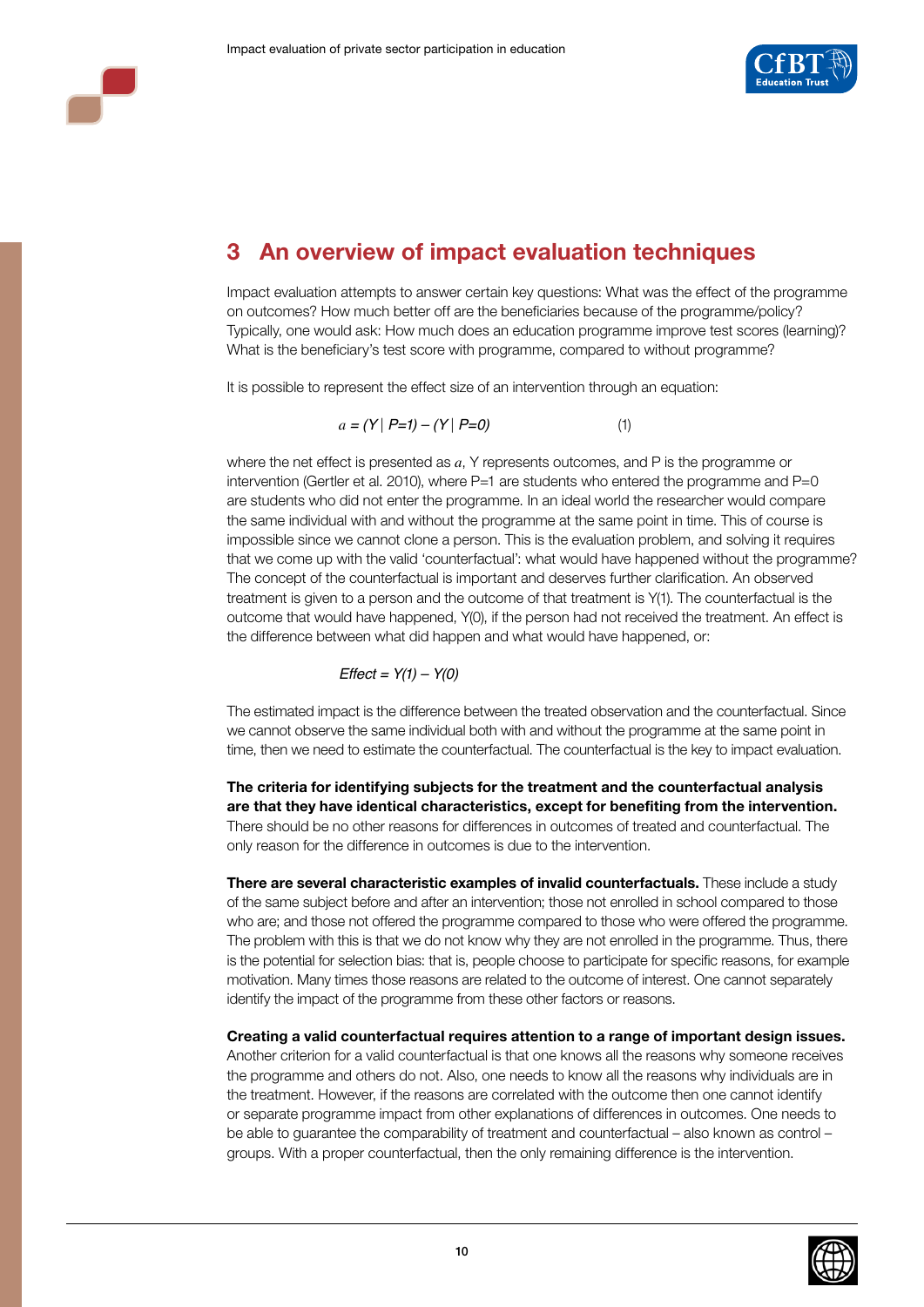



## Randomisation

**The best mechanism of guaranteeing a proper counterfactual and unbiased evaluation is randomisation.** This method gives all an equal chance of being in the control or treatment groups. It guarantees that all factors and characteristics will be on average equal between the two groups. The only difference is the intervention.

#### **Besides randomised assignment, or randomised control trial (RCT), other experimental methods include:**

- Randomised promotion, or encouragement design, can be created by targeting a specific subpopulation to receive the treatment. This creates an intent-to-treat instrument, based on the initial treatment intent, not on the treatment eventually administered; this preserves internal validity and yields an unbiased estimate about the effects of being assigned to treatment, not of receiving treatment; this may be of policy interest, but should be complemented by other analyses.
- • *Regression discontinuity design* which allows one to create treatment and control groups around an arbitrary cut-off point.

#### Quasi-experimental

#### **While there are quasi-experimental designs, they require more data and it is more difficult to accurately ensure the methodologies employed produce unbiased estimates.**

The different approaches vary in feasibility, cost and the degree of clarity and validity of results. The design also determines the set of estimation methods available to obtain an unbiased estimate of the programme impact. The methodology employed will further depend on the type of information available, the underlying model, and the parameter of interest. For example, datasets with longitudinal or repeated cross-section information will support less restrictive estimators due to the relative richness of information. The main quasi-experimental methods include:

- *Matching, or propensity score matching* which uses observable characteristics to create a group similar to the treatment
- • *Difference-in-difference* compares the pre- and post-intervention outcomes within each group and compares the within-group variation between the two groups. This requires the two groups to be judged equal in terms of characteristics and one has a way of attributing programme access to criteria unrelated to programme outcome
- *Programme phase-in* a technique that exploits the phasing-in of a programme to create a treatment and control group
- • *Instrumental variables* a method of using proximate variables that determine choice but not outcome
- Heckman selection models a two-stage method which allows the researcher to correct for selection bias (Heckman 1979)
- *Fixed effects* a regression technique that controls for unobserved and time-invariant characteristics that may influence the outcome variable.

**Quasi-experimental methods require researchers to identify plausible counterfactuals, which is more difficult than randomisation.** While quasi-experimental methods can allow one to compare the results in the intervention group to a plausible counterfactual, the truth is that the farther one is from an experimental design, then the more un-testable assumptions one must adopt to use the method. Nevertheless, since failure to evaluate is not acceptable, then one must proceed with quasi-experimental evaluation while awaiting the opportunity for an RCT design, but keep in mind the caveats and adopt robustness tests in the analysis. A summary of the evaluation techniques is presented in Figure 3.

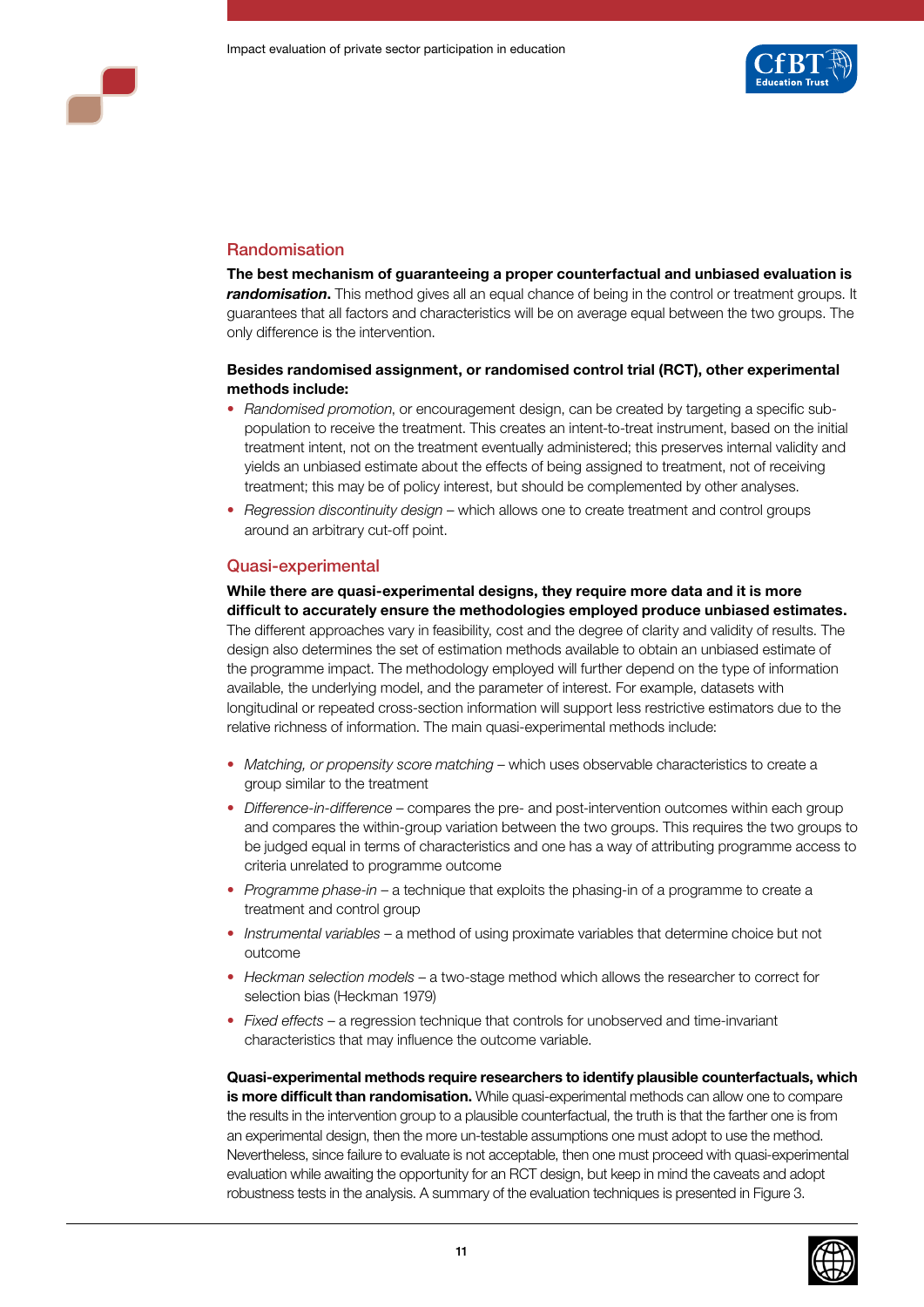



#### **Figure 3: Summary of impact evaluation techniques**

| <b>Experimental</b>                  | Quasi-experimental       |
|--------------------------------------|--------------------------|
|                                      | Difference-in-difference |
| Randomised control trial             | Matching                 |
| Randomised phase-in<br>Encouragement | Phasing                  |
|                                      | Instrumental variables   |
|                                      | Fixed effects            |
| Regression discontinuity             | Heckman selection        |

| Quasi-experimental       |  |  |
|--------------------------|--|--|
| Difference-in-difference |  |  |
| Matching                 |  |  |
| Phasing                  |  |  |
| Instrumental variables   |  |  |
| <b>Fixed effects</b>     |  |  |
| Heckman selection        |  |  |

Small-scale evaluation tools

**There are programmes that are just beginning or do not yet have sufficient scale or built-in mechanisms to make a national randomised control trial possible right away.** For those instances, other rigorous evaluation techniques could be applied, though not all will allow causal inference of the effects of the programme. They may be proof of concept, or internal evaluations:

- *Small-scale randomised trial.* There is rigorous evidence that has been gained from small trials in one location. For example, the early childhood intervention made famous by the randomised trial involved only 123 children in the High Scope Perry Preschool programme in Ypsilanti, Michigan (Schweinhart, Barnes Weikart 1993). Another example is the recently published randomised evaluation of 457 students at a KIPP charter school in Lynn, Massachusetts (Angrist et al. 2010).
- *Effectiveness studies.* There are treatments that can work, but for a variety of reasons, they do not: adverse reactions, demanding schedules, denying treatment, and so on. This is the realm of effectiveness studies; that is, does the intervention work under real-life conditions?
- *Process evaluations*. These are at aimed at enhancing the programme by understanding it more fully. Process evaluations measure what is done by the programme, and for whom these services are provided. Ideally, process evaluations assist in the identification of 'active ingredients' of treatment, and assess whether a programme is meeting accepted standards. In general, process evaluations pose questions in two areas: coverage and process.
- *Within-group intervention.* This approach compares sub-groups within the intervention. It can focus on outcomes but could also be used to look at processes. For instance, schools could give information to some parents. The school could then look at the impact of information on parental engagement, student behaviours, student outcomes, and so on.

| Non-random    |         |                        |  | Random                       |
|---------------|---------|------------------------|--|------------------------------|
| Effectiveness | Process | Within<br>intervention |  | Small-scale<br>control trial |

Small-scale randomised control trials

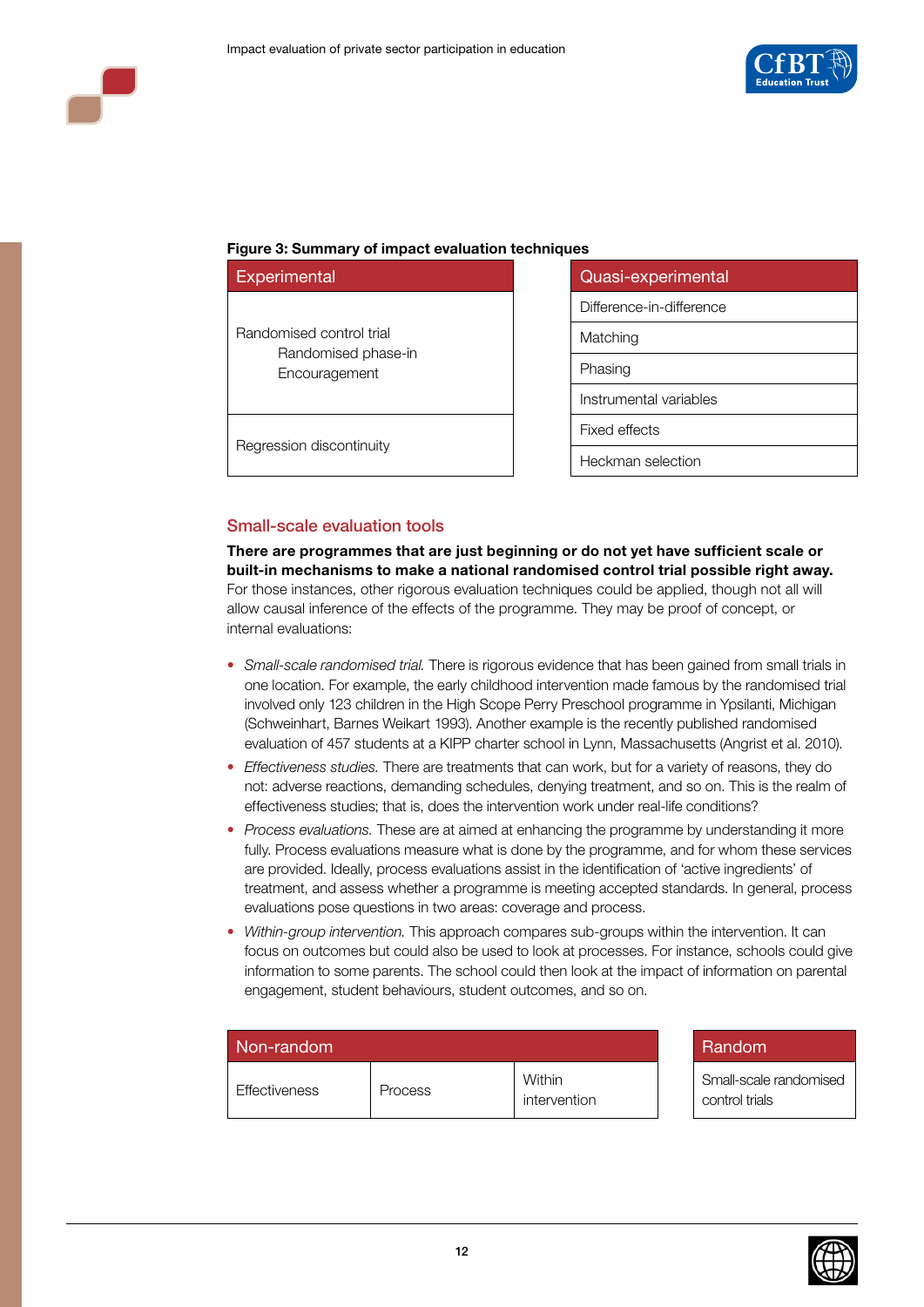



## **4 Applying rigorous impact evaluation to programmes that engage the private sector in the delivery of education**

The main objective of an evaluation of any school intervention is to investigate the impact on educational outcomes. Usually, the educational outcomes are captured by variables such as drop-out, attendance, repetition and failure rates, as well as learning outcomes approximated by standardised tests. There are two main channels through which an engagement with the private sector in the delivery of education – let us call it choice, for shorthand – can increase learning outcomes:

- **1** The mechanism it uses to sort students
- **2** The across-school competition it creates (Barrera-Osorio and Patrinos 2009).

**Of the first channel, advocates claim that choice programmes allow a better alignment of preferences between parents and schools.** Parents, when given the option, will enrol their children in high-performing schools, either leaving or not applying to the low-performing ones. This allocation mechanism will support students to improve their educational outcomes because they will be in better schools and enjoy better peers.

**Of the second channel, advocates argue that choice will induce competition for students across schools.** Low-performing schools will be forced to increase their quality in order to retain and attract students who will otherwise enrol in better schools (Hoxby 2003a; Neal 2002).

**The average learning outcome, then, will depend on the average outcomes of students who stay in the low-performing schools (expellers) and those who move to the highperforming schools (receivers).** In a programme that allocates students randomly, the students leaving the expeller schools will have the same characteristics as the ones staying and will thus observe an improvement in their education. However, the receiving schools may observe a change in the average quality of education, depending on the new composition of students. That is, if the students entering the school perform at lower levels on average than the current students, the school's quality of education may decrease (Nechyba 1999, 2000; Epple and Romano 1998).

**In programmes that do not allocate benefits randomly, the type of children leaving the low-performing schools are presumably the more able students, and the students remaining in the school are, therefore, the less able ones.** Thus, the high-performing schools will receive the best students and the low-performing ones will keep the less able students. In other words, the average quality of the expeller schools will fall, and the average quality of recipient schools may rise or fall (Nechyba 1999, 2000).

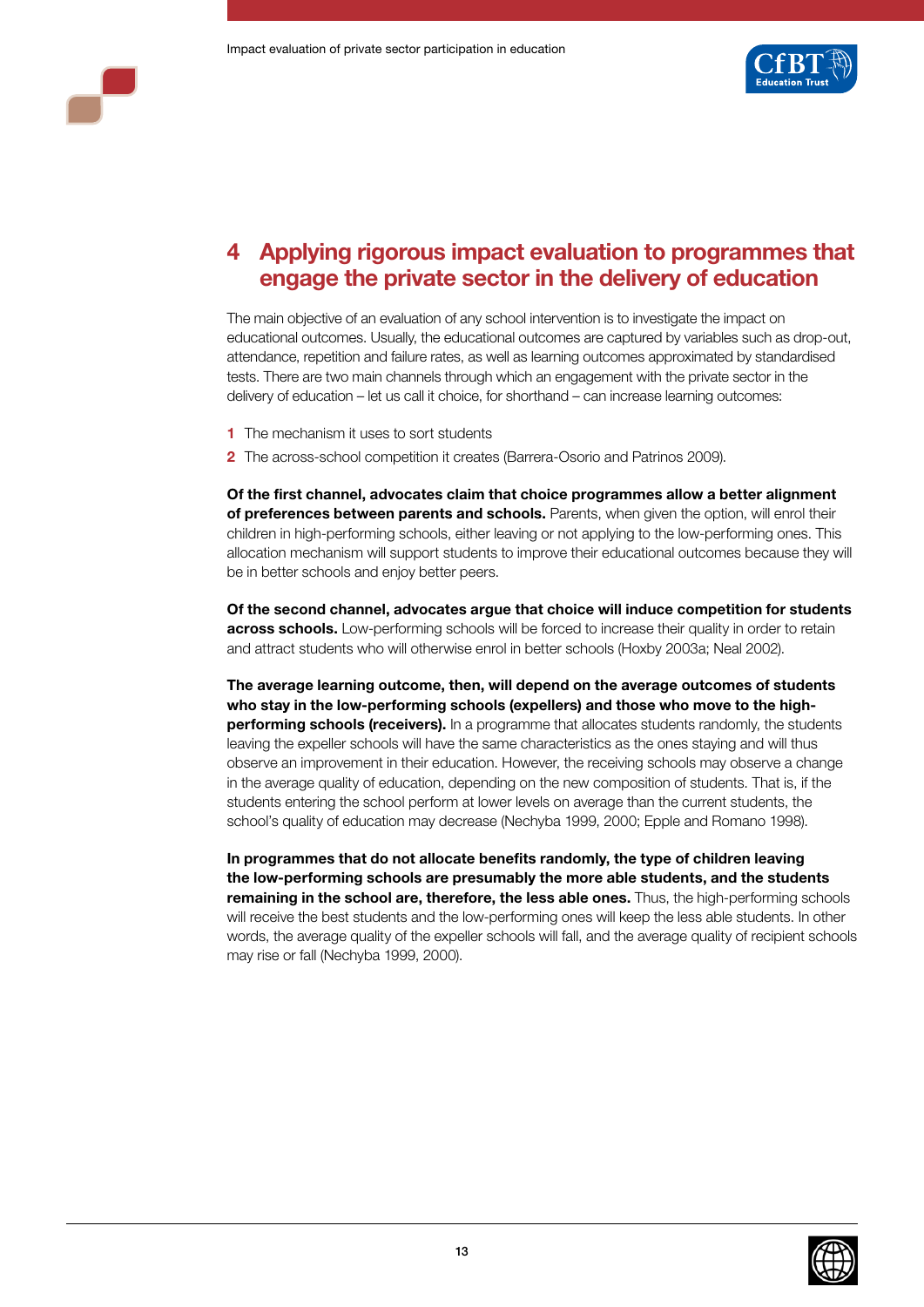

**On top of this sorting mechanism of students, competition across schools will tend to increase the quality of education.** Again, schools will compete for students, which may lead to improved learning outcomes. Final outcomes will depend on the net effect of these margins. Building on equation (1), the typical estimation of the effect of a choice programme in learning outcomes will have the form:

$$
Y_{i,j,t} = B_0 + B_1 \cdot X_{i,t} + B_2 \cdot Z_{j,t} + B_3 \cdot P_{i,j,t} + \varepsilon_{i,j,t}
$$
 (2)

where  $Y_{i,i,t}$  is any variable capturing schooling outcomes such as drop-out, repetition or standardised tests for individual *i* in school *j* at time *t*; *Xi,t* are a set of socioeconomic characteristics of the individual; *Zj,t* are characteristics of the school such as infrastructure capacity or quality of teachers; *Pi,j,t* is a dummy variable indicating whether the individual is a beneficiary of the programme or not;  $\varepsilon_{i,j,t}$  comprises all unobservable characteristics of the school and individual that can affect learning outcomes.

**The fundamental problem in estimating the impact of choice programmes with equation (2) is** *selection bias* – students and schools self-select into the programme. This phenomenon is also known as sorting bias. Under these conditions, a comparison between students who participate and those who do not confounds the effects of the programme, with the initial differences in characteristics between participants and non-participants. For example, it is possible to expect that better informed households are more likely to apply to choice programmes. In this case, students from these households may perform differently from students who did not apply to the programme. Therefore, any observed final educational outcomes not only comprise the results from the choice programme but also the inherent differences in characteristics of the families or students (Gertler, Patrinos and Rubio-Codina 2007).

#### **Sorting bias can also affect treatment estimates on school test scores or other**

**outcomes.** If choice schools do a better job at retaining students who would otherwise have dropped out, then average school achievement remains lower. That is, the achievement effect is washed out by an attainment effect and underestimated. The converse is also possible if choice schools attract better-performing students. Controlling for this form of bias can be done using data on school rolls on enrolment, passing rates and desertion rates.

**Besides students self-selecting into the programme, schools may also self-select into the programme, reinforcing the problem of identifying impacts.** It is possible that some private schools may not want to accept programme students. An evaluation of the programme with this behaviour may thus confound the impact of the programme with the differences in the characteristics of the schools. Presumably, the schools that choose to enrol programme students are different from the other schools. Therefore, a simple comparison between students in schools with the programme and without the programme may pick up not only the differences in the educational outcomes due to the choice programme, but also the differences in the characteristics of the two groups of schools.

**The evaluation question then, is to identify**  $B_3$ **. Or, put another way, how to construct a** counterfactual with no intervention against which to measure the change with intervention. If the programme does not assign beneficiaries with a random mechanism and individuals and/or schools self-select into the programme, then it is very likely that the unobservable characteristics are correlated with the variable that indicates whether or not the individual receives the programme. In this case, programme estimates from typical techniques are biased.

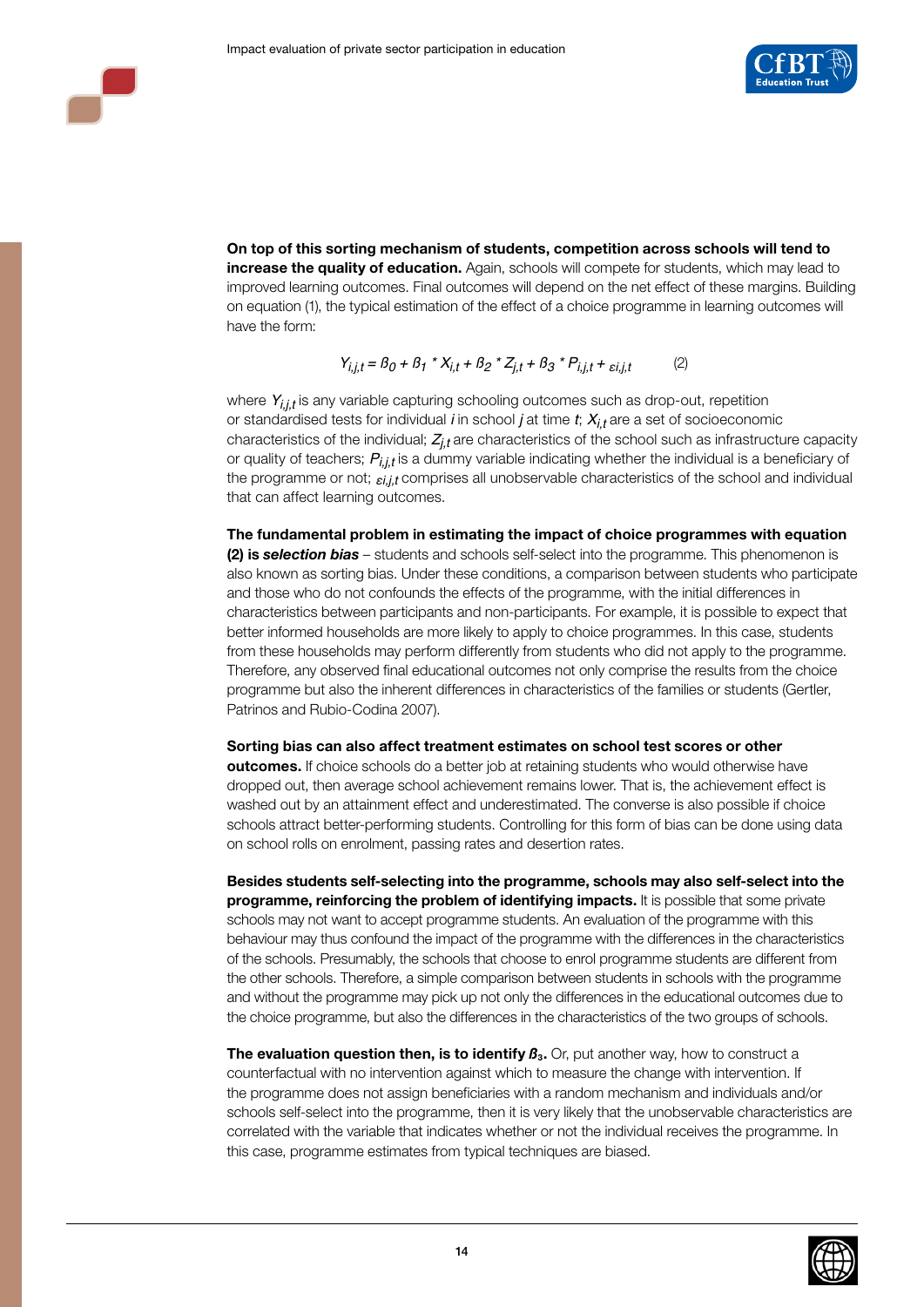

**This can be described as a problem of causality.** If *P* is comprised of self-selected individuals, and the most able ones are participating in the programme, then *P* can be causing *Y*. On the other hand, *Y* as indicative of ability can be *causing P*, in the sense that more able individuals are choosing to be in the programme. Therefore, the causality direction is unclear.

**Another perspective of the problem is to see bias as the consequence of omitted** 

**variables.** In this case  $_{\delta i, \dot{l}}$  captures all the unobservable variables at the school and individual level that affect *Y*. If it were possible to control for all the variables, then one would be able to produce unbiased estimates. In other words, if one could control for all key variables that determine participation in the programme, then estimates from typical procedures, such as regression analysis – any technique for modelling and analysing several variables when the focus is on the relationship between a dependent variable and one or more independent variables – would be valid and unbiased. However, since participation in a programme is also determined by unobservable characteristics such as the drive of the school principal, his ability to raise funds, and parental or governmental preferences, then typical estimates will suffer from *omitted variable bias*.

**The direction of the bias in simple comparisons between students with choice and other students is not clear.** For example, schools may decide to self-select into the programme, as is the case in Chile's nationwide choice programme that began in 1981. Elite private schools opted not to receive voucher students. Under the assumption that schools that do not participate in the programme are better than the ones that do, it is likely that a simple comparison between students in the voucher programme versus students without the voucher will tend to be downward biased. On the other hand, presumably students from better informed, active and motivated families are the ones that take advantage of the programme. In this case, the bias tends to be upward. The net effect – for example, the effect of school choice and student choice – is unknown.

**Governments may want to target interventions to areas with particular needs and characteristics that are thus systematically different to those areas where the programme is not allocated.** For instance, the Government may assign benefits to more disadvantaged schools first, given budget constraints. This would produce a negative correlation between the school unobserved components (captured in the error term in equation (2)) and the treatment variable. Hence, estimates of programme impact would be downward biased. On the other hand, governments may be just as likely to place treatment in areas that already have good education outcomes in order to increase the chances of positive outcomes or because they might derive political support from some groups. Alternatively, better-performing schools that have stronger and more concerned parents might push authorities to allocate benefits to their school. In either situation, these schools are likely to continue to do better than worse-performing and less influential schools even without the programme. Hence, programme impact estimates will likely be upward biased. Biases coming from this source are known as *endogenous programme placement bias*.

**The problem of bias in the estimation of equation (2) has multiple solutions.** Ideally, the voucher programme will be allocated using a lottery or a randomisation mechanism (Shadish, Cook and Campbell 2002; Duflo, Glennerster and Kremer 2007). If randomisation is not used, then regression discontinuity analysis can be used, given unbiased estimators (Hahn, Todd and Van der Klaauw 2001). The other potential methods – instrumental variables, Heckman correction models, difference-in-difference estimators and matching estimators – are based on strong assumptions (Angrist and Imbens 1995; Athey and Imbens 2006; Heckman 1976; Heckman, Ichimura and Todd 1998; Rosenbaum and Rubin 1983).

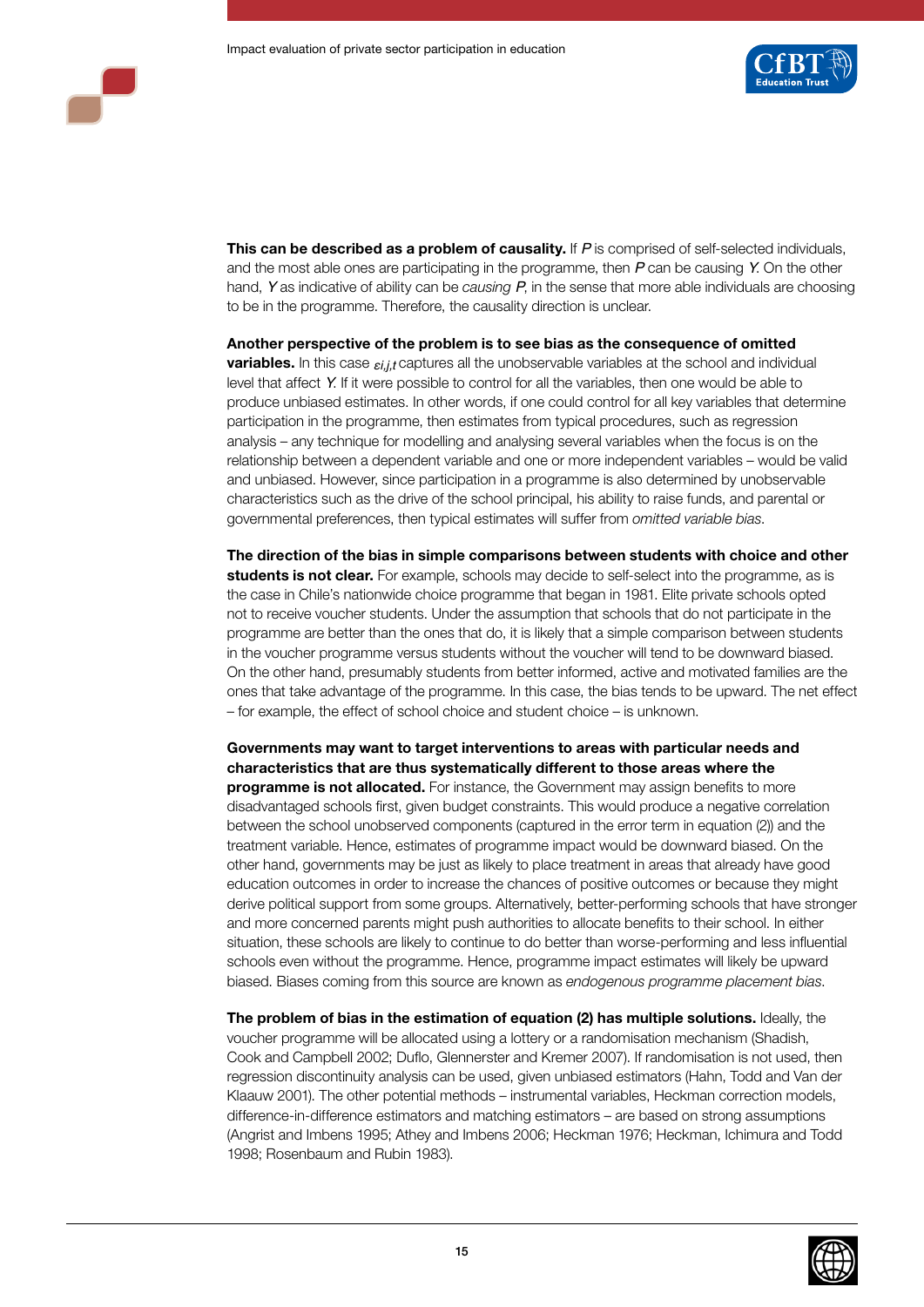

## **Experimental**

**Randomisation and regression discontinuity designs (RDD) produce unbiased estimators of programme impacts.** Impact evaluation using randomisation strategies is based on the idea that a lottery will *de facto* create similar treatment and control groups in terms of observable and unobservable characteristics. In this sense, the mean of observable variables and unobservable variables will be equal across groups. The only difference between treatment and control groups is the intervention. Therefore, differences in outcomes can be attributed solely to the programme. In short, randomisation assures that estimated impacts are unbiased.

## Randomisation

**Randomised designs involve two stages:** first, the identification of a group of potential beneficiary schools (or willing participant schools, or students) with similar characteristics; and second, the random allocation of schools (or students) to the treatment group or control group. This makes treatment and control schools virtually identical and causal inference feasible. Hence, a wellexecuted randomised experiment will greatly simplify the statistical analysis: the analysis will compare the mean difference in outcomes for the treatment and control groups to obtain consistent estimates of impact. For this reason, when using experimental data, the researcher should always assess the balance of the treatment and control groups, for example comparing the means in each group and/ or the distribution of student, school and locality characteristics. Similarly, one should compare preintervention means or distributions of the outcome variables (this is known as the exogeneity test). The key advantage of randomised designs is that they overcome many of the problems encountered when using other evaluation practices without having to resort to difficult-to-test and hard-to-satisfy behavioural assumptions.

**Lotteries have been used when there is over-subscription to randomly allocate either students or schools into the programme.** When there are more quality applicant schools than available resources to allocate, or more students than can be adequately admitted, then it would seem fair to allocate benefits to particular winning schools and not to others using a lottery. (See Angrist and others (2002) on the evaluation of a school voucher programme in Colombia that benefited from a lottery design to facilitate the excess demand for school places.)

**It could also be the case that the relevant authority temporarily lacks the capacity or resources to implement the intervention to all target schools.** A natural solution would be to randomise the order in which the intervention expands to all potential beneficiaries. This design – known as *randomised phase-in* – would not only allow all schools to eventually benefit from the reform but would also provide the researcher with a clean source of identification. In a randomised phase-in, schools are selected but are assigned to the wave in which they will enter the programme. Entering the programme in different time periods allows for time series comparisons between those taking part in the intervention and the control group. The evaluation then compares student progress of those in the first wave with student progress of those who will enter the programme in the future. It is, however, important to allow enough time for the intervention to have effects amongst the initially treated before allocating benefits to the control group.

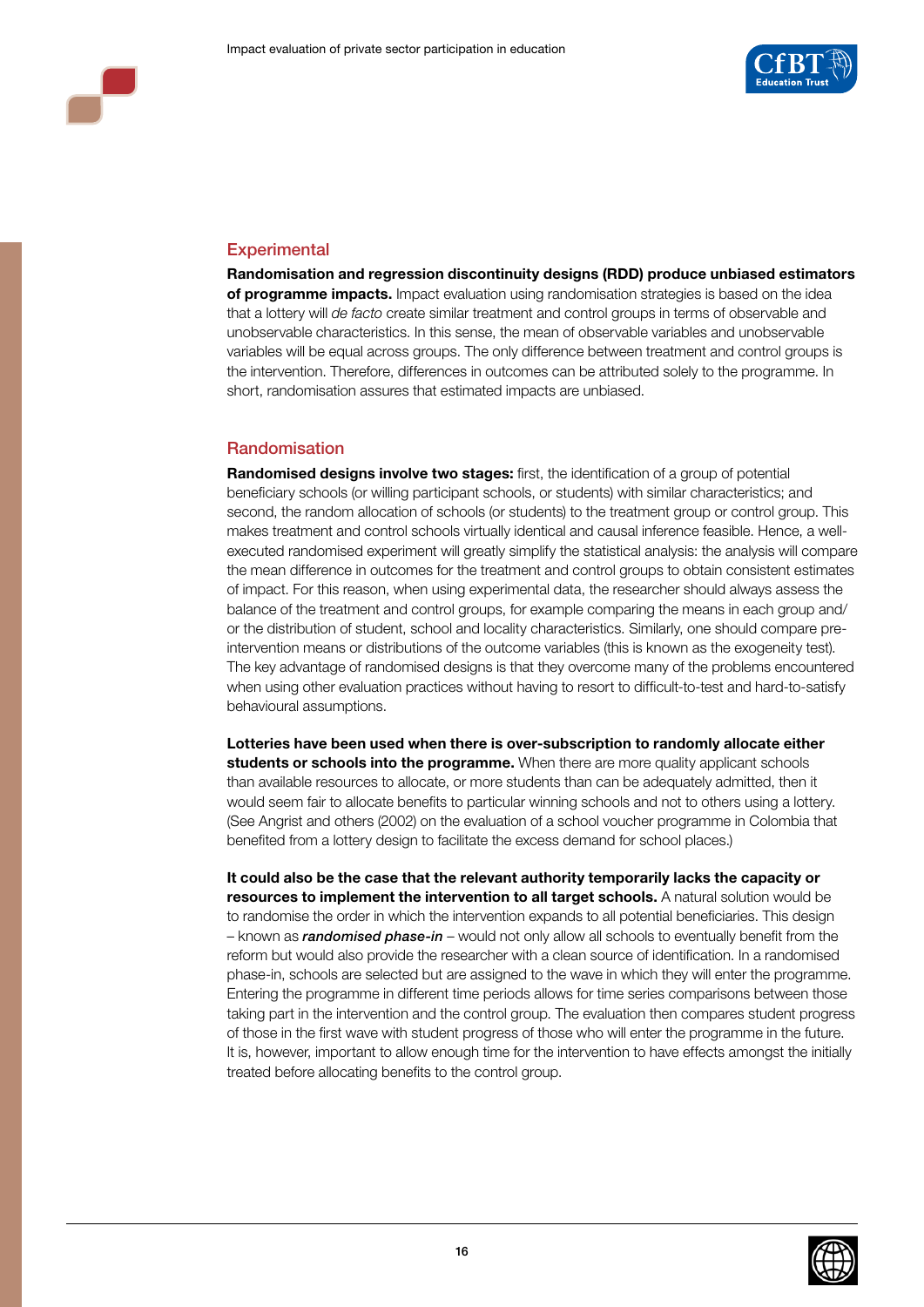

## Regression discontinuity design

**The regression discontinuity design (RDD) estimation is possible if the programme identifies its beneficiaries using a cut-off point.** For instance, if the programme selects individuals based on a mean score (cut-off), then all those students with a score below a certain cut-off are beneficiaries of the programme and those with a score above the cut-off are denied access to the programme. Students with scores just below the cut-off point (beneficiaries) are similar to students above the cut-off point (comparison group). In this case, it is possible to compare the outcome variables for those two groups, and attribute the differences to the programme, given that one would expect the students in the two groups to be similar in their characteristics, with some just making it into the programme and the others just barely being denied access. Regression discontinuity analysis resembles a randomisation since from the point of view of the students, to be 'just below' or 'just above' the arbitrary cut-off point is almost like taking part in a lottery.



## Randomised promotion or encouragement design

Often experiments can be difficult to implement because it is difficult to ensure that all those selected for treatment receive the treatment and all selected for control do not. Also, it is sometimes impractical to conduct experiments. The encouragement design is a special case of an experiment that can be used in situations with little control over subjects' compliance. The main idea is that instead of randomising the application of the intervention itself, what is randomised is encouragement to receive the treatment. By randomising encouragement and carefully tracking outcomes for all those who do and do not receive the encouragement, it is possible to obtain reliable estimates of both the

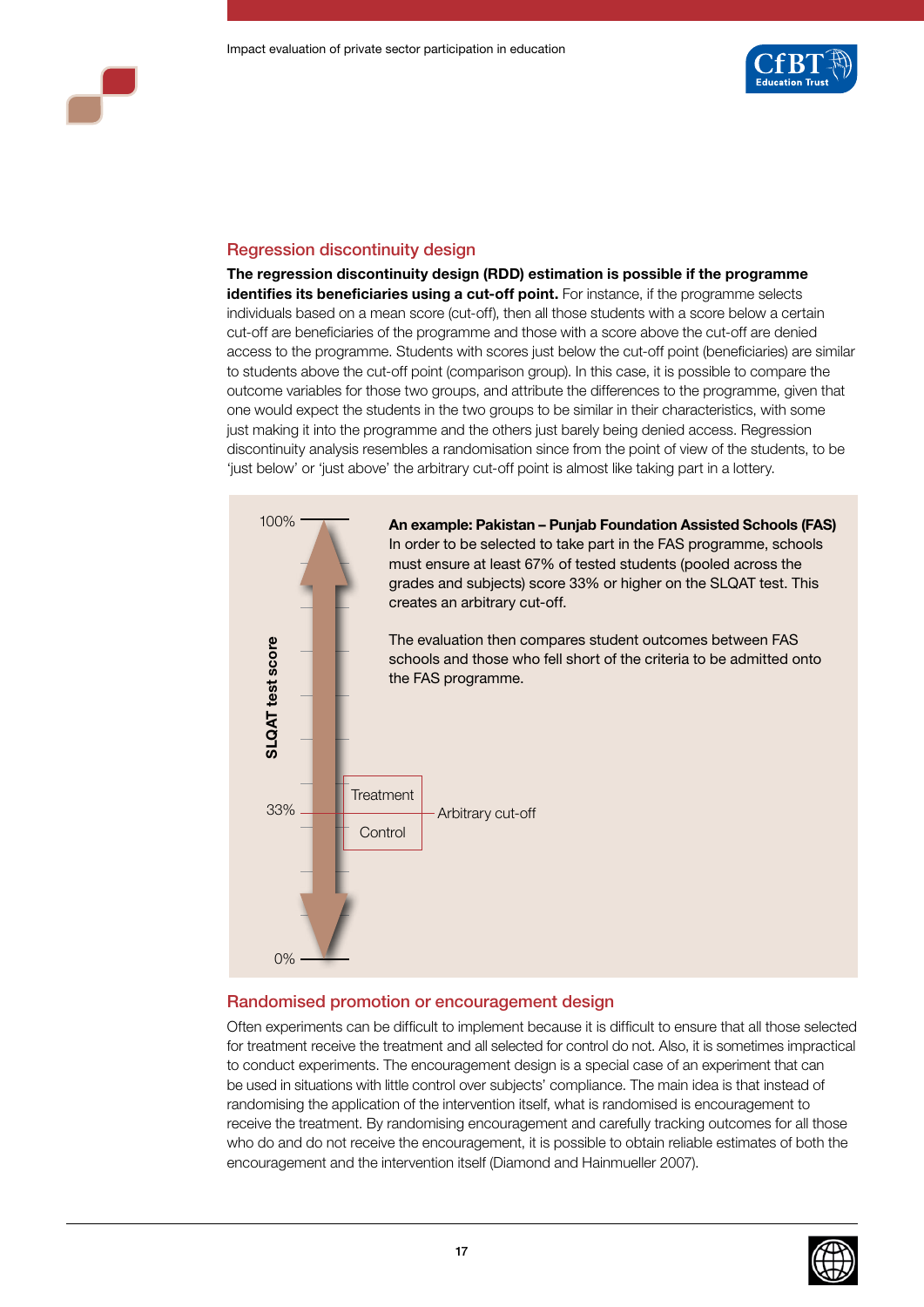

**Encouragement may take the form of information that is additional to whatever is already part of programme implementation and targeted at student or parent level.** Some subjects receiving encouragement may not follow through with the programme. Others who do not receive encouragement may nevertheless access the programme. All that is required is that the encouragement increases the likelihood that units will follow through with what they are being encouraged to do.

**Encouragement involves randomly applying a certain type of intervention to a certain sub-group and not another, and comparing the differences in outcomes.** For example, information or training is offered to a randomly encouraged group; the analysis then compares the improvement of outcomes for those randomly encouraged to those who were not encouraged. This is known as the *intention-to-treat* (ITT) effect and is the effect of the encouragement itself; for example, what is the effect of information on applying for a choice programme?

**Since encouragement itself is randomised, the comparison between the encouraged (for example, better informed) and not-encouraged groups will be free of any bias due to self-selection if encouragement was delivered as planned.** What is important here is that one can measure results for all subjects from the sample in which randomised selection was undertaken. Whenever encouragement takes the form of key project activities (for example, information campaigns) measuring the impact of encouragement is particularly useful.

**One can estimate the effect of the treatment.** This is done by exploiting a randomised encouragement design by adjusting the *ITT* effect by the amount of non-compliance. This yields to the *local average treatment effect*, or *LATE* (Imbens and Angrist 1994):

#### *LATE = ITT/ Compliance rate*

where compliance rate = fraction of subjects that were treated in the treatment group minus fraction of subjects that were treated in the control group. If the compliance rate is 100 per cent, then LATE  $=$ ITT, we have perfect compliance, and all assigned to the treatment take the treatment and all those assigned to the control do not take the treatment. The compliance rate can be thought of as the fraction of subjects that fall into the sub-population of 'compliers', the group for whom the decision to take treatment was directly affected by the assignment. Put differently, this is the group induced by the encouragement to take advantage of the treatment.

> An example: Assume the Government wants to target the underprivileged. It encourages this target group through increased information. This encouragement is randomly allocated within the target group. The researcher can then evaluate as follows:

- Comparing the student outcomes of those who are given information and act on the information, and the student outcomes of those who are in the same target group but did not receive the information (intent to treat).
- Reviewing the quality of the encouragement provided, by looking at the compliance rate, what percentage of those encouraged actually chose the intervention?

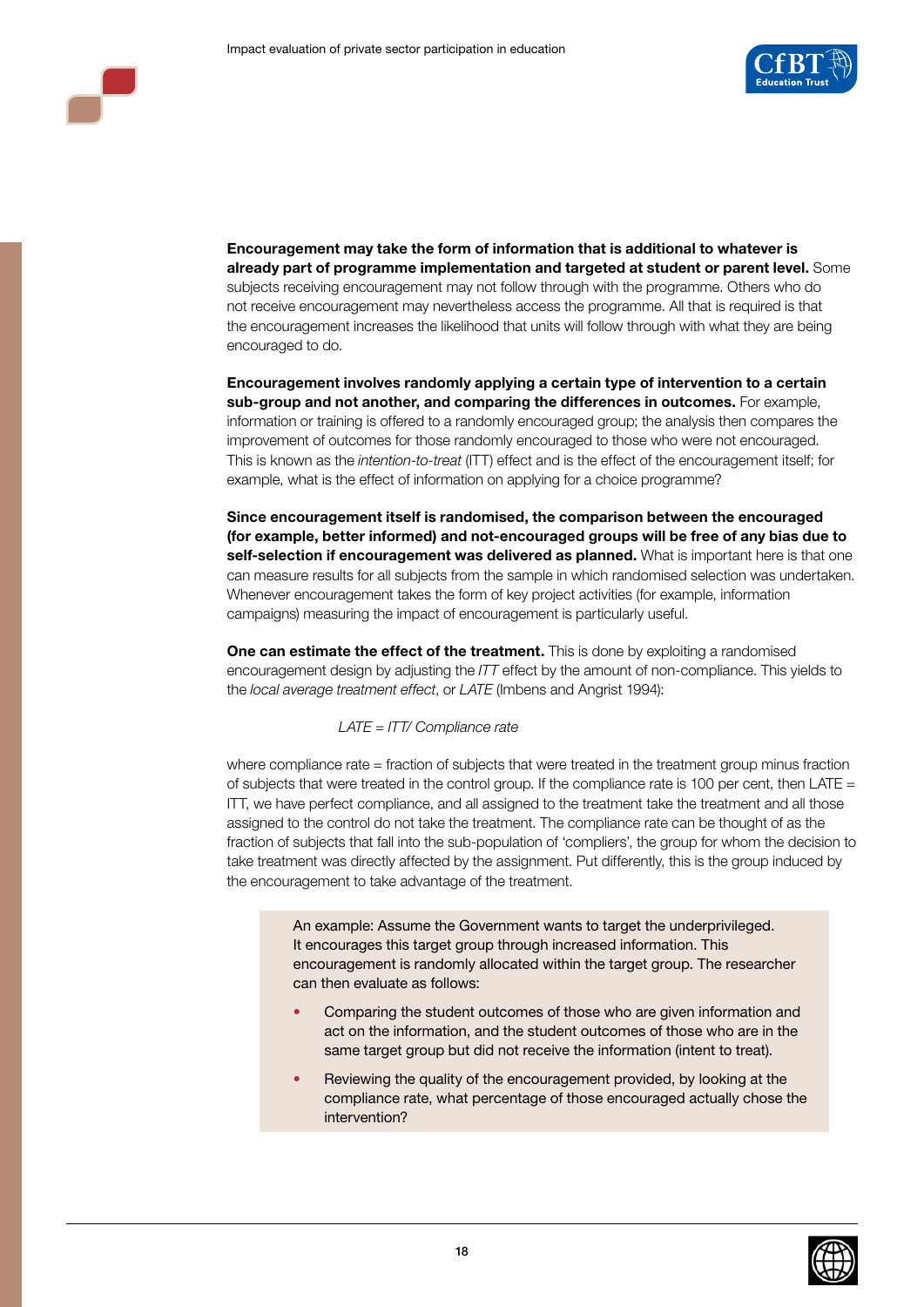



## Quasi-experimental

#### **Matching**

**The technique tries to capture the characteristics of intervention schools and matches them to schools with similar characteristics but not in the intervention.** A widely used method of matching is *propensity score matching* (PSM). The propensity score is generally a function of observable school characteristics such as school type and size and locality characteristics. Instead of finding the best comparison school(s) for every single characteristic, one defines (the neighbourhood of) similar school(s) based on their propensity score. Each treated school is then paired with its selected set of non-participant schools. PSM techniques can also be applied to address self-selection biases at the student level.

**There are two main challenges with the use of matching methods.** The first is related to the heavy requirements they impose on the data. Exhaustive information on the characteristics of participant and non-participant schools is needed to model the participation decision. But the more detailed this information is, the harder it is to find a similar comparison group, as treatment and comparison schools will have to be matched on a larger number of similar characteristics. That is, there is a trade-off between the quantity of information to use and the size of the comparison group. A common approach is to construct the propensity score using pre-intervention characteristics. However, this requires the existence of exhaustive pre-intervention (baseline) data for both the participant and non-participant schools, which is often not the case.

## Difference-in-difference

**Difference-in-difference compares the before-and-after difference in the treatment group with the difference before and after of the control group.** This approach requires pre- and post-intervention data (though not necessarily for the same schools). Its main advantage over matching methods is that individual characteristics that determine (participation into) treatment no longer bias impact estimates since they are differenced out in the estimation equation. Firstly, it requires access to long-term series of pre-intervention data from both types of schools to compare pre-trends over long enough periods. Secondly, it does not control for any time-varying school characteristics that affect (participation into) treatment. In applying this method, one must control for as many time-varying observable characteristics as are available and include separate time trends for treatment and comparison schools in the estimation in order to minimise the potential for biases.

## Programme phase-in

**Differences in the timing of programme implementation in different schools or in different geographical areas (school districts, localities, states) can also facilitate forming comparison groups.** Examples of exogenous variations of this sort are administrative delays in programme implementation or the application of a time-varying geographic targeting rule uncorrelated with outcomes. In these situations, the implementation of the intervention automatically generates a valid counterfactual net of potential self-selection biases, as both participant and notyet-participant schools are potential beneficiaries and are thus likely to have similar observed and unobserved characteristics. It is then possible to compare schools that are already being treated with schools that will be treated in the future using matching methods or simple differences.

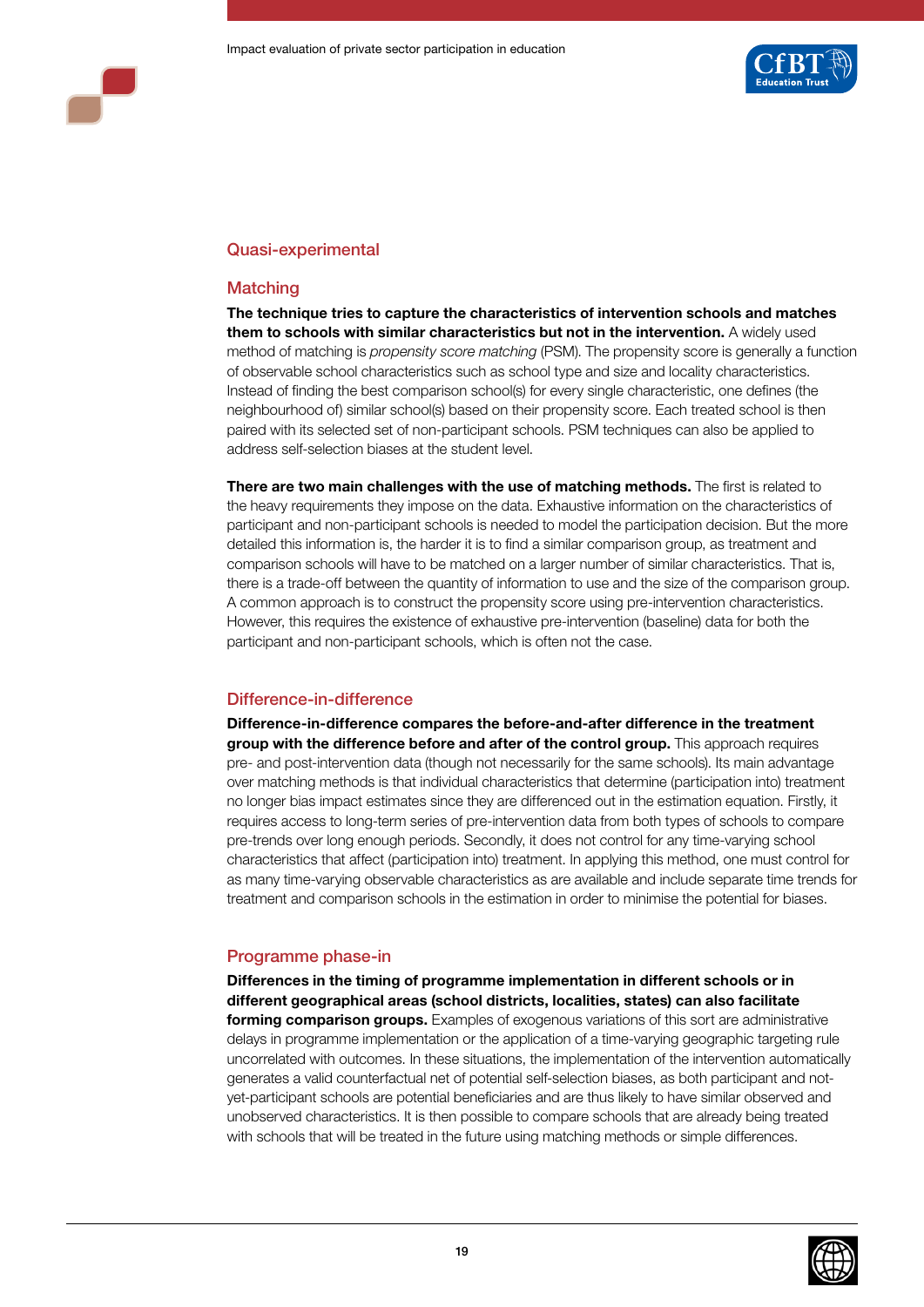



#### Instrumental variables

This method is used to estimate causal relationships when controlled experiments are not feasible. This allows for consistent estimation when the explanatory variables are correlated with the error terms of a regression relationship. In cases where an instrument is available, consistent estimates may be obtained if the instrument is a variable that does not itself belong in the explanatory equation. However, plausible and valid instruments are difficult to find (Heckman 1979; Blundell and Costa Dias 2000; Davidson and MacKinnon 2003).

#### **Summary**

The best option for estimating the causal impact of a programme is a randomised control trial. This is not to say that everything we want to know can be ascertained this way; but in terms of firstgeneration questions – such as the blunt question, Does it work? – there are not many other options. Thus, randomisation is the preferred option.

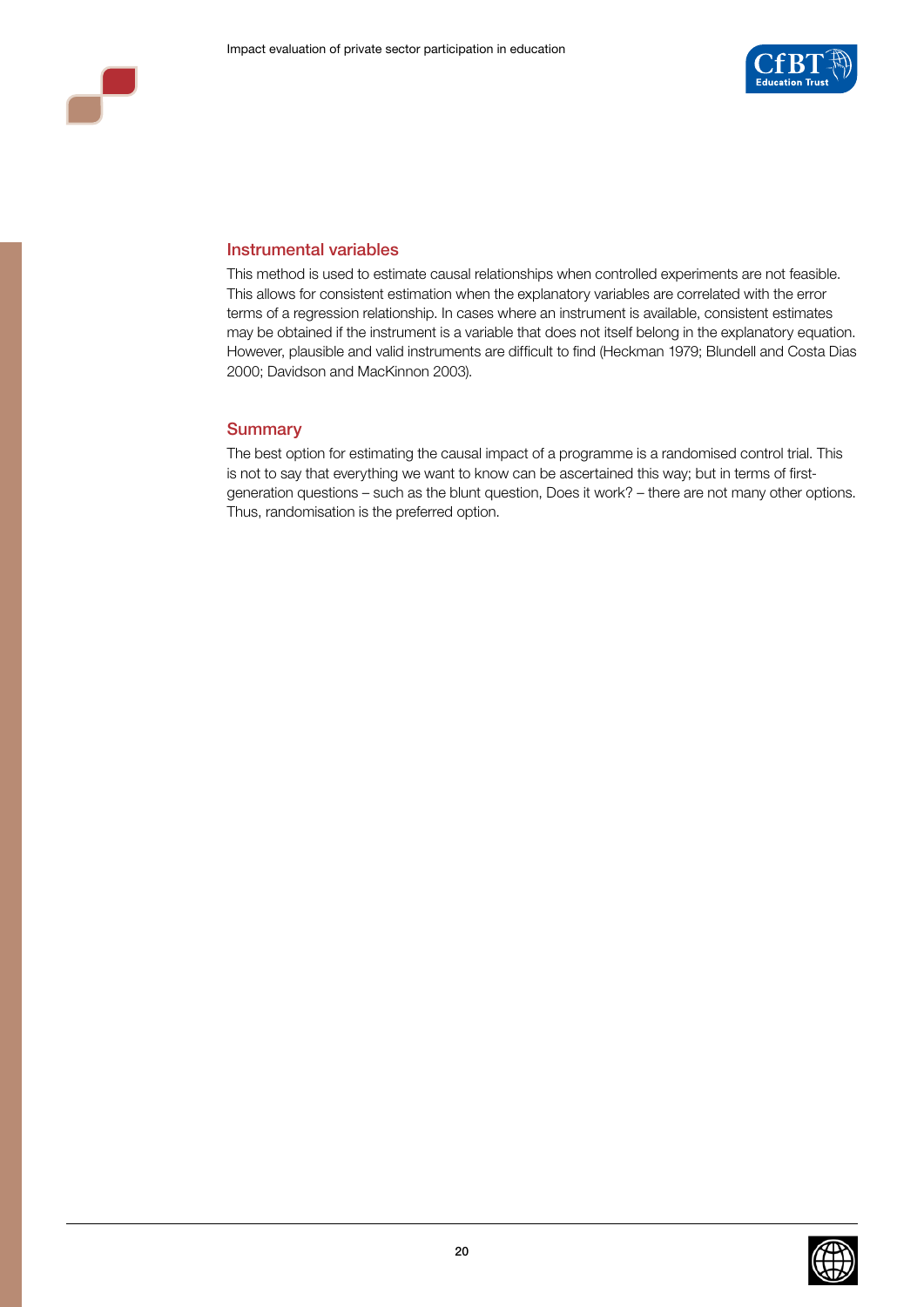



# **5 Examples of school choice and private participation programmes using rigorous impact evaluation in the existing evidence base**

#### Randomisation

**The United States has been at the forefront of market reforms in education.** Though several evaluations of choice policies and programmes have been undertaken, until recently they have seemingly produced mixed results. The Center for Research on Education Outcomes (CREDO 2009) used data on over 70 per cent of students in charter schools nationwide across 15 states and Washington, DC. When comparing these charter school students to their *matched* twins on mathematics and reading growth, the study found mildly negative effects of charter schools relative to traditional state schools. These are largely consistent with the findings of other studies of charter school performance which use student *fixed effects* [a statistical way of controlling for omitted variable bias, so-called because it holds constant *(fixes)* the average differences between the determinants of a variable by using dummy variables; thus, for example, the effect of school location on school costs might be controlled by having a dummy variable to represent each school's location and this would pick up the (often unobservable) effects of otherwise omitted variables (local wage effects, distance from markets, etc.)] The CREDO study's findings were criticised for potentially not adjusting enough for selection bias (Hoxby 2009).

**However, some recent studies show positive results.** These encouraging results come from studies using *random* lotteries commonly used to select which students can attend over-subscribed charter schools. A study from Boston demonstrated that charter schools raised mathematics scores by more than half a standard deviation per year in middle school (Abdulkadiroglu et al. 2011). Findings from Chicago and New York were more modest but still statistically and economically significant (Hoxby and Murarka 2009; Hoxby and Rockoff 2005). A study of the Harlem Children's Zone, which focuses on the poorest minority students, finds that students enrolled in grade 6 gain more than one standard deviation in mathematics, and up to half a standard deviation in English by grade 8 (Dobbie and Fryer 2011). The authors argue that these effects are enough to reverse the black-white achievement gap in mathematics. Another charter provider, the Knowledge is Power Programme (KIPP), which also focuses on low-income and minority students, produced gains of 0.1 standard deviations a year, with larger gains for special education and limited-English students, of the range 0.3 to 0.4 standard deviations a year (Angrist et al. 2010). These findings demonstrate the benefits of randomisation and they offer some clues on the mechanisms by which charters improve results – the 'no excuses' model.

#### **Outside the United States, there are a few evaluations that take advantage of a**

**randomisation design.** An exception is the secondary school voucher programme (PACES) in Colombia. Due to over-subscription in the programme available places were allocated by lottery. This created a natural, randomised experiment that enabled researchers to undertake rigorous impact evaluations of the programme and test several hypotheses. The Colombian case, launched in 1991, provided the poorest third of its population with access to secondary education. The programme, which ran until 1997, covered 125,000 children. The vouchers were renewable through to the end of high school as long as the student continued to progress through school. More than three-quarters of the beneficiaries renewed their vouchers. The vouchers could be used at private academic and vocational schools and about 40 per cent of private schools accepted the voucher. The unit costs for participating private schools were 40 per cent lower than for non-participating private schools.

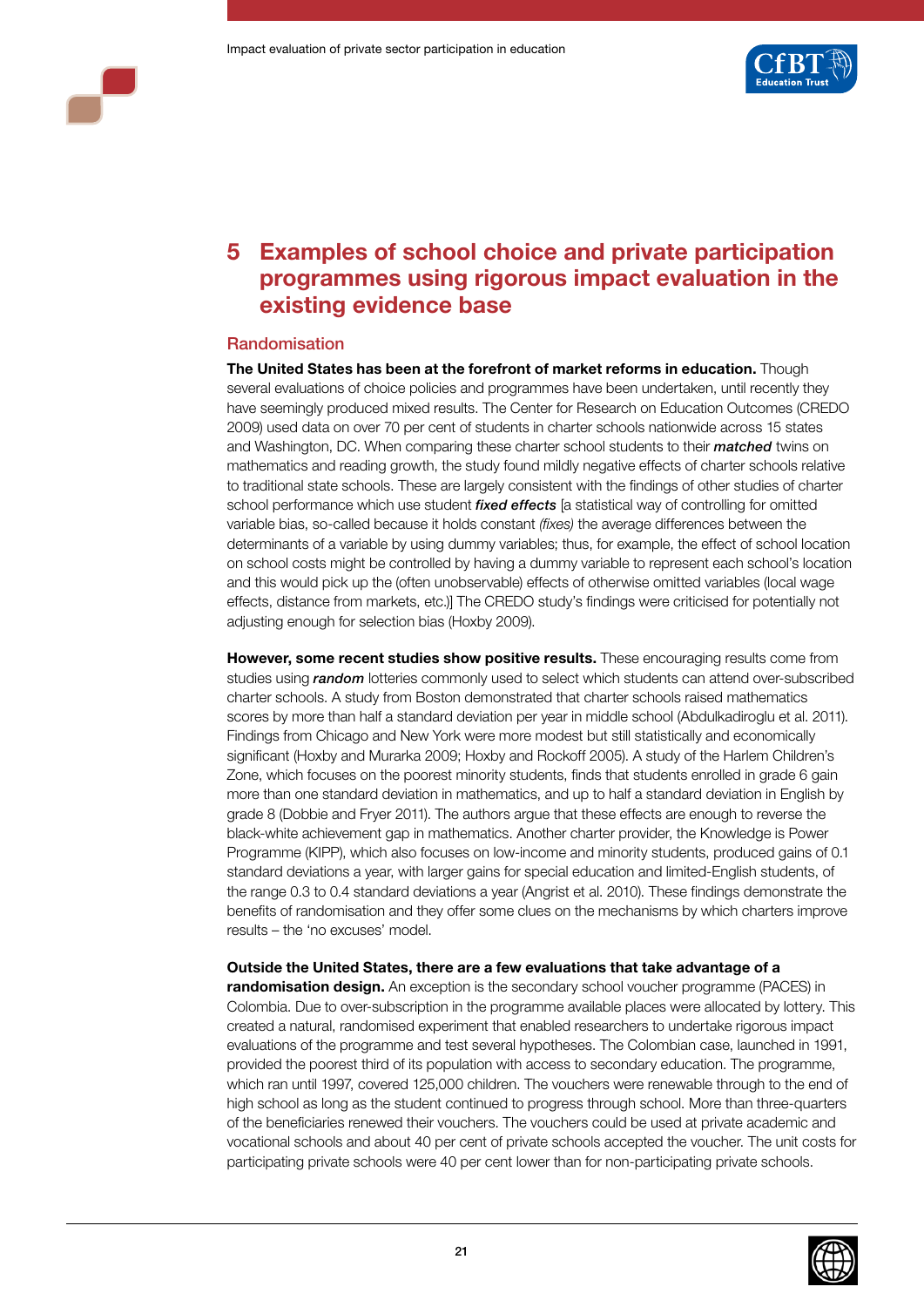

**The results for this targeted voucher programme are encouraging.** Researchers found that voucher beneficiaries had higher educational attainment: they were 10 per cent more likely to finish the 8th grade three years after they won the vouchers. They were also 5 to 6 per cent less likely to repeat a grade. They scored 0.2 standard deviations higher on achievement tests than non-voucher students. And they were 20 per cent more likely to take the college entrance exam than students who had not won a voucher in the lottery. They were also 0.6 to 1.0 per cent less likely to be married and 2.5 to 3.0 per cent less likely to be working (Angrist et al. 2002). In a study of longer-term effects, Angrist et al. (2006) found that the programme improved scores for both average students and those over the 90th percentile. Another study tested whether vouchers increase educational productivity or are purely redistributive, benefiting recipients by giving them access to more desirable peers at others' expense. Among voucher applicants to vocational schools, lottery winners were less likely to attend academic secondary schools and thus had peers with less desirable observable characteristics. Despite this, lottery winners had better educational outcomes. In this population, vouchers improved educational outcomes through channels beyond redistribution of desirable peers (Bettinger, Kremer and Saavedra 2010).

**Korean elementary school graduates are randomly assigned to either a public or a private middle school in the residence district.** This allows Kang (2007) to apply the randomisation to test whether students' learning outcomes are influenced by peer effects. In a strict sense, Kang (2007) does not study the effects of voucher programmes; instead, he tests peer effects using the randomisation of the programme. Kang (2007) finds that peer effects do indeed affect individual performance. This leads to the finding that a one standard deviation increase in the mean quality of one's peers enhances mathematics scores by a significant 0.4 of a standard deviation.

**A programme designed to stimulate girls' schooling through the creation of private girls' schools in poor urban neighbourhoods of Quetta, Pakistan proved to be effective.**  Enrolment growth in these randomly selected neighbourhoods is compared to enrolment growth in otherwise similar neighbourhoods that were randomly assigned to a control group. The analysis indicates that the programme increased girls' enrolment around 33 percentage points. Boys' enrolment rose as well, partly because boys were allowed to attend the new schools and partly because parents would not send their girls to school without also educating their boys. This outcome suggests that programmes targeted at girls can also induce parents to invest more in their boys (Kim et al. 1999).

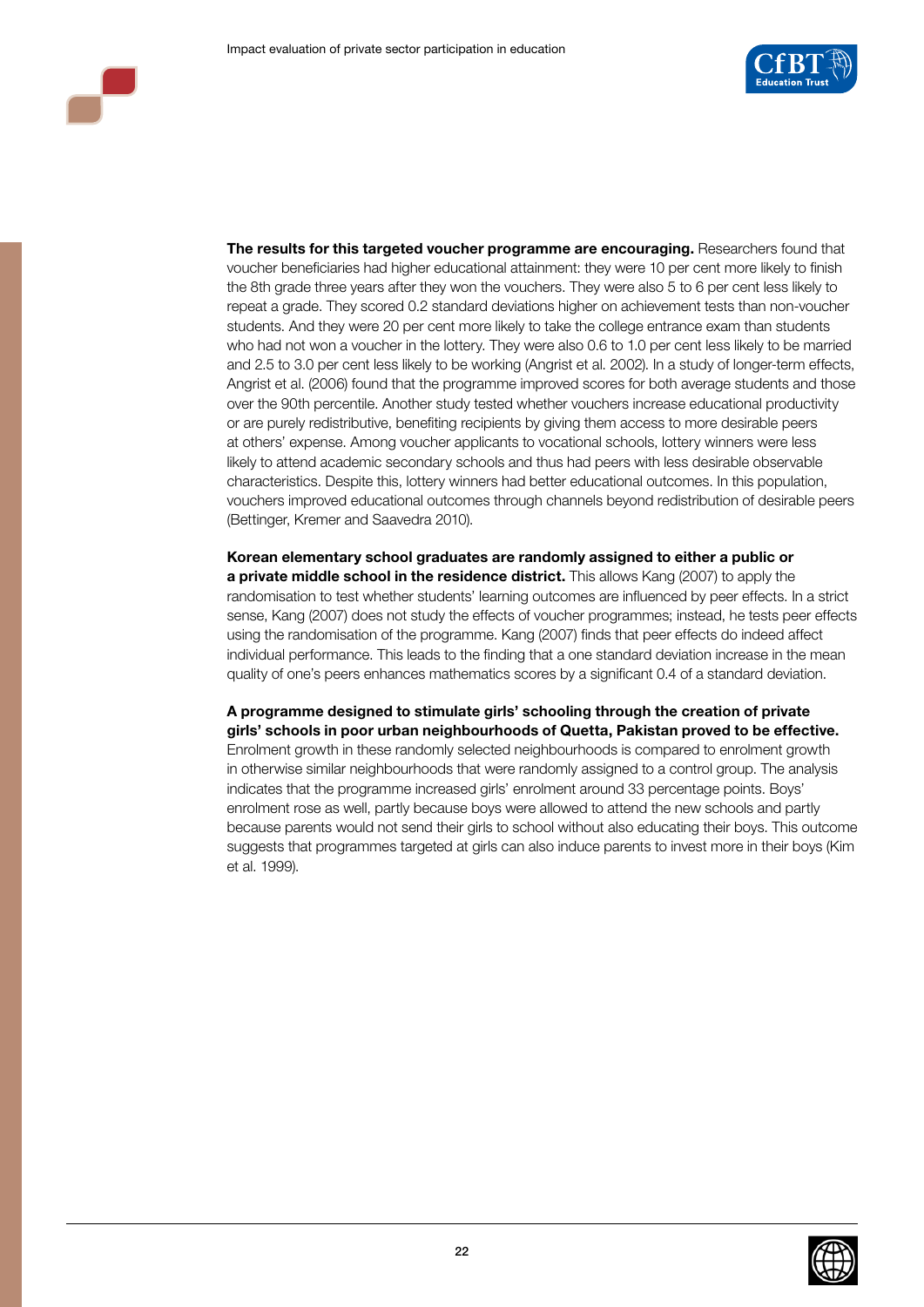

## Regression discontinuity

**When programme placement provides clear-cut rules on allocation, then researchers can use this information to create valid treatment and control groups.** A few examples show the sort of interesting results that can be produced. School choice is an intervention often promoted as a means of improving efficiency. In Tel Aviv, Israel, a programme terminated an existing inter-district bussing integration programme and allowed students free choice among public schools (Lavy 2010). The researcher based his identification of the programme on *difference-in-difference* and *regression discontinuity* designs to yield various alternative comparison groups drawn from untreated tangent neighbourhoods and adjacent cities. Across identification methods and comparison groups, the results consistently suggest that choice significantly reduces the drop-out rate and increases the cognitive achievements of high-school students. It also improves behavioural outcomes such as teacher-student relationships and students' social acclimatisation and satisfaction at school, and reduces the level of violence and classroom disruption.

**In England, a reform in the 1980s allowed state high schools to opt out of local authority control.** These Grant Maintained Schools became autonomous schools funded directly by the central government – perhaps a precursor to today's Academies. Schools seeking autonomy had only to propose and win a majority vote among current parents. Almost one in three high schools voted on autonomy between 1988 and 1997, and using regression discontinuity design, Clark (2009) finds large achievement gains at schools in which the vote barely won, compared with schools in which it barely lost.

**A programme in Pakistan offers the opportunity to study the quality assurance system for a public-private partnership programme.** The Punjab Education Foundation offers public subsidies conditional on minimum learning levels to low-cost private schools. Schools are ejected from the programme if they fail to achieve a minimum pass rate in the test in two consecutive attempts, making the test high stakes. Sharp *regression discontinuity* estimates show that the threat of programme exit on schools that barely failed the test for the first time induces large learning gains. The large change in learning between the first two test rounds is likely to be attributable to this accountability pressure given that a large share of new programme entrants failed in the first test round (Barrera-Osorio and Raju 2010). Another study shows evidence of large positive impacts on the number of students, teachers, classrooms and blackboards in the classrooms of treated schools (Barrera-Osorio and Raju 2011).

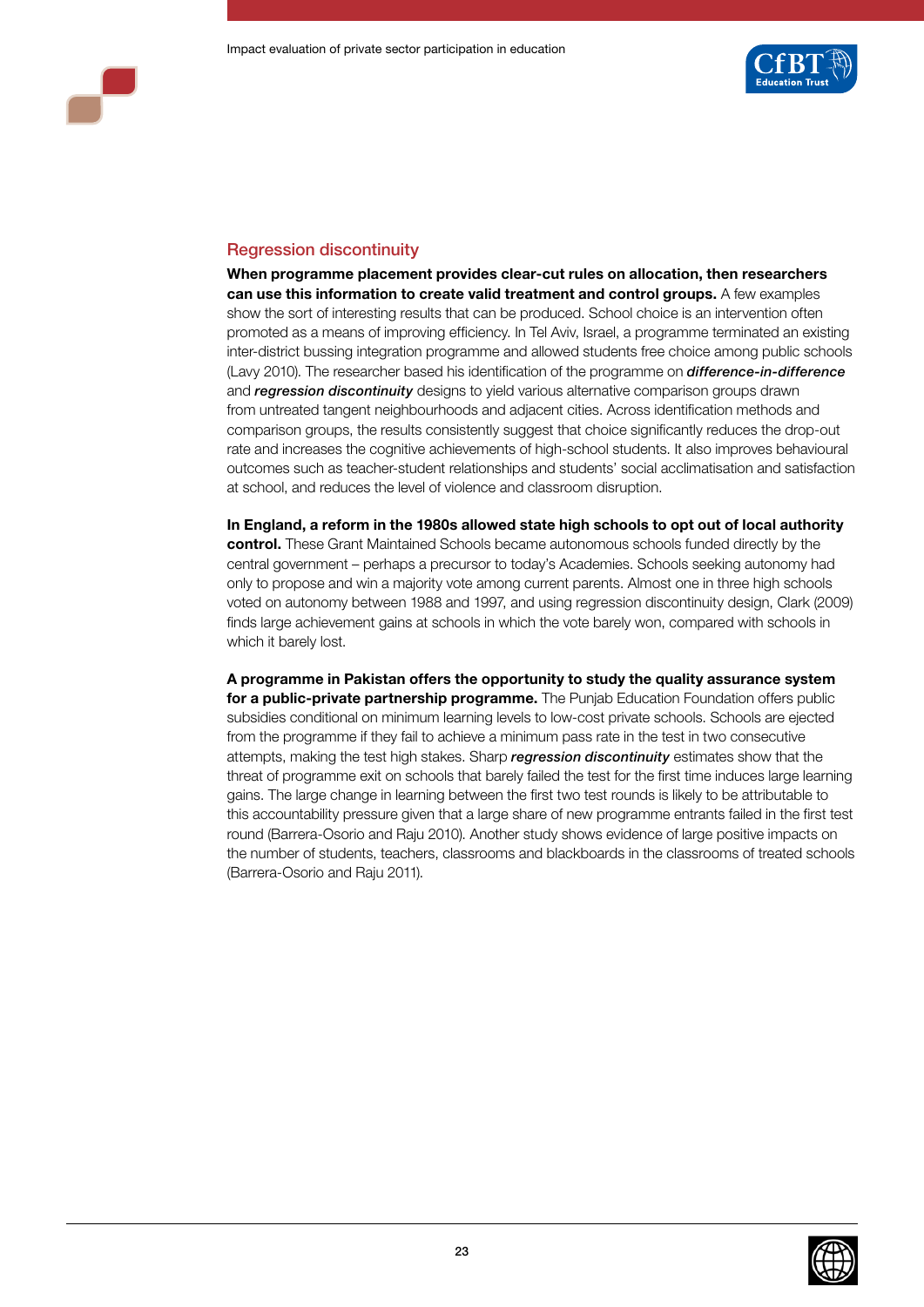

## **Matching**

**When randomisation is not possible for whatever reason, but there is good information on student characteristics and backgrounds, then researchers can use the quasiexperimental method of creating similar groups by matching the observable information.** This technique is used by Krueger and Zhu (2004) to re-examine data from the New York City school choice programme. In principle, random assignment would be expected to lead treatment status to be uncorrelated with all baseline characteristics. Students with missing baseline test scores, which encompasses all those who were initially in kindergarten and 11 per cent of those initially in grades 1-4, were excluded from previous analyses of achievement, even though these students were tested in the follow-up years. *Propensity score matching* was used to include students with missing baseline test scores, thus increasing the sample size by 44 per cent. For African American students, the only group to show a significant, positive effect of vouchers on achievement in past studies, the difference in average follow-up test scores between the treatment group (those offered a voucher) and control group (those not offered a voucher) becomes statistically insignificant. In addition, the effect of vouchers is found to be sensitive to the particular way race/ethnicity was defined. Previously, race was assigned according to the racial/ethnic category of the child's mother, and parents who marked 'other' and wrote in 'Black/Hispanic' were typically coded as non-Black and non-Hispanic. If children with a Black father are added to the sample of children with a Black mother, the effect of vouchers is small and statistically insignificant at conventional levels.

**In 1999 the city of Bogota, Colombia launched the concession school programme designed to broaden the coverage and quality of basic education.** It consists of a contract between a group of private school providers – selected from among the best schools in Colombia – and the public education system. The city built modern school buildings in 25 disadvantaged neighbourhoods such that private agents provide education for low-income students. Barrera-Osorio (2007) tests three main hypotheses concerning the impact of concessions on the quality of education: first, drop-out rates are lower in concession schools than in similar public schools; second, other public schools near to the concession schools have lower drop-out rates in comparison with other public schools outside the area of influence; and third, test scores from concession schools are higher than scores in similar public schools. The results of the *matching* study show significant effects on all three counts. Efficiency improves for concession school students and cognitive achievement rises; moreover, public schools in the vicinity facing competition from the concession schools also improve significantly.

**Most schools in Chile provide both primary and secondary education.** Lara, Mizala and Repetto (2011) analyse the effect of private voucher education on student academic performance. The researchers analyse the effect of private voucher education on students who are forced to enrol at a different school to attend secondary education once they graduate from primary schooling – structural switching. Moreover, the dataset the authors use contains information on previous academic achievement and thus allows them to identify differences in student characteristics. The authors used propensity *score matching* and the *difference-in-difference* estimation method and found that that private voucher education led to small, sometimes not statistically significant, differences in academic performance. The estimated effect of private voucher education amounts to about 4 to 6 per cent of one standard deviation in test scores.

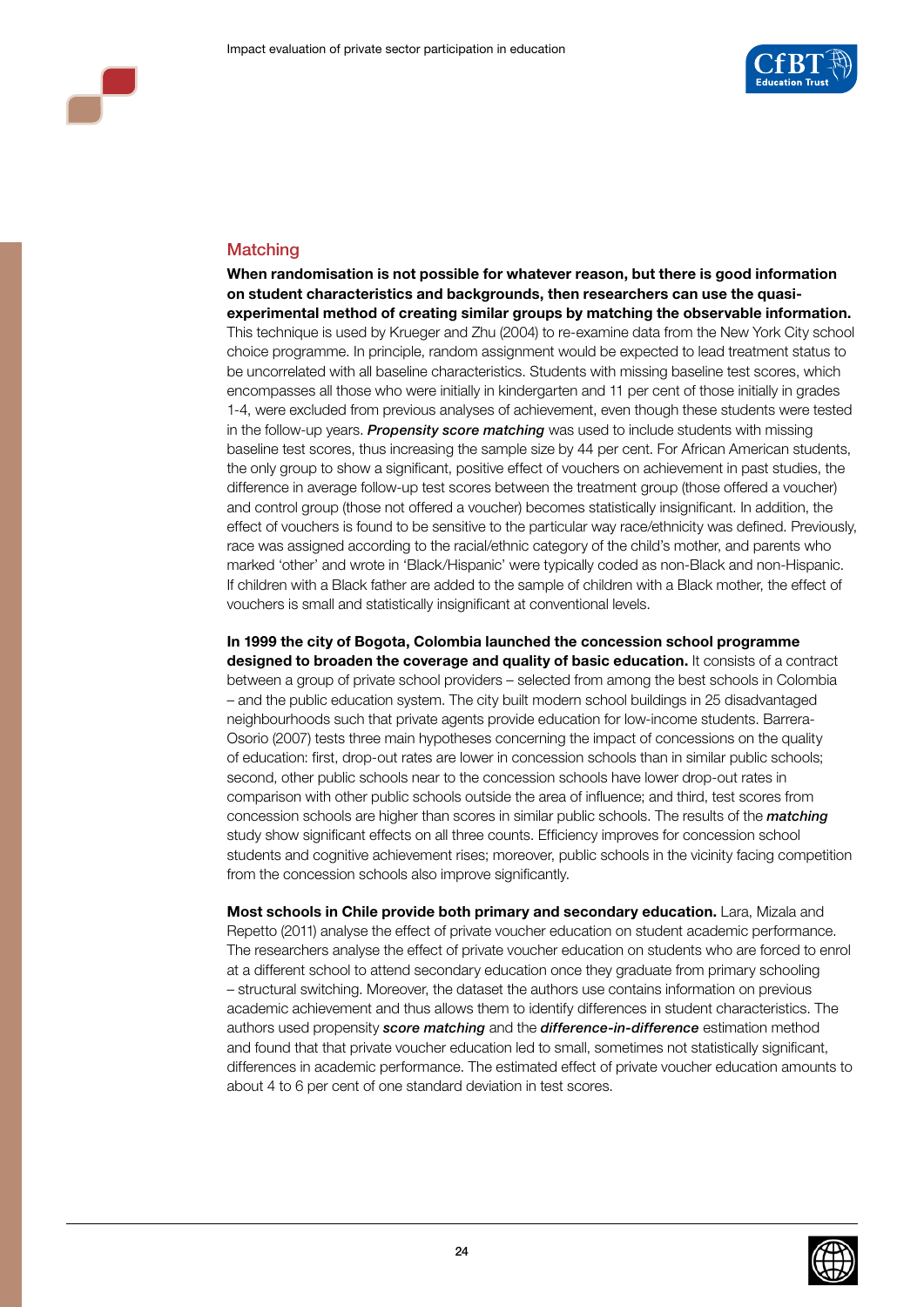



## Difference-in-difference/Phase-in

**Retrospective evaluations with over-time data typically use difference-in-difference estimations.** These quasi-experimental techniques sometimes also permit researchers to use programme phase-in to create counterfactual groups. In the case of England's academy schools, Machin and Vernoit (2011) use a school-level *difference-in-difference* method over time and compare specific schools that were state-maintained and eventually became academies as a control group: *phase-in*. The introduction of academy schools into the English secondary school sector has allowed schools to gain more autonomy and flexible governance by changing their school structure. The researchers consider the impact of an academy school conversion on their pupil intake and pupil performance and possible external effects working through changes in the pupil intake and pupil performance of neighbouring schools. They focus on the period 2001 to 2009 and compare outcomes of interest in academy schools to a specific group of comparison schools, those statemaintained schools that go on to become academies after the sample period ends. This approach allows them to produce a well-balanced treatment and control group. Results suggest that moving to a more autonomous school structure through academy conversion generates a significant improvement in the quality of their pupil intake and a significant improvement in pupil performance. They find significant external effects on the pupil intake and the pupil performance of neighbouring schools. All of these results are strongest for the schools that have been academies for longer and for those who have experienced the largest increase in their school autonomy. Such benefits, however, take several years to materialise, something that is found in other autonomy reforms (Bruns, Filmer and Patrinos 2011).

## Instrumental variables and Heckman selection models

Often, the lack of randomisation requires the search for other sources of variation to identify the programme. The standard instrumental variable (IV) estimator can identify the effect of the intervention only for the sub-populations affected by the observed changes in the instruments; subpopulations which respond most to changes in the instruments will have the largest effects on the magnitude of the IV estimate. Many stringent assumptions must be made before an instrument is seen as valid. IV estimates are inconsistent if the instruments are correlated with the error term in the equation of interest. Another problem is caused by the selection of 'weak' instruments, instruments that are poor predictors of the endogenous question predictor in the first-stage equation. Therefore, most IV studies come with many caveats and assumptions. This may explain the wide discrepancy of results obtained even for the same programme.

An example: if researchers use distance as an instrument for attending a Catholic school in an education production function, then they are identifying the effect of Catholic schooling in the sub-population which would obtain a Catholic school education if a Catholic school is present but which would not obtain a Catholic school education if a Catholic school is not present. This empirical approach does not, without further assumptions, tell the researchers anything about the effect of Catholic schooling among people who would either always or never receive a Catholic school education regardless of whether a local Catholic school exists.

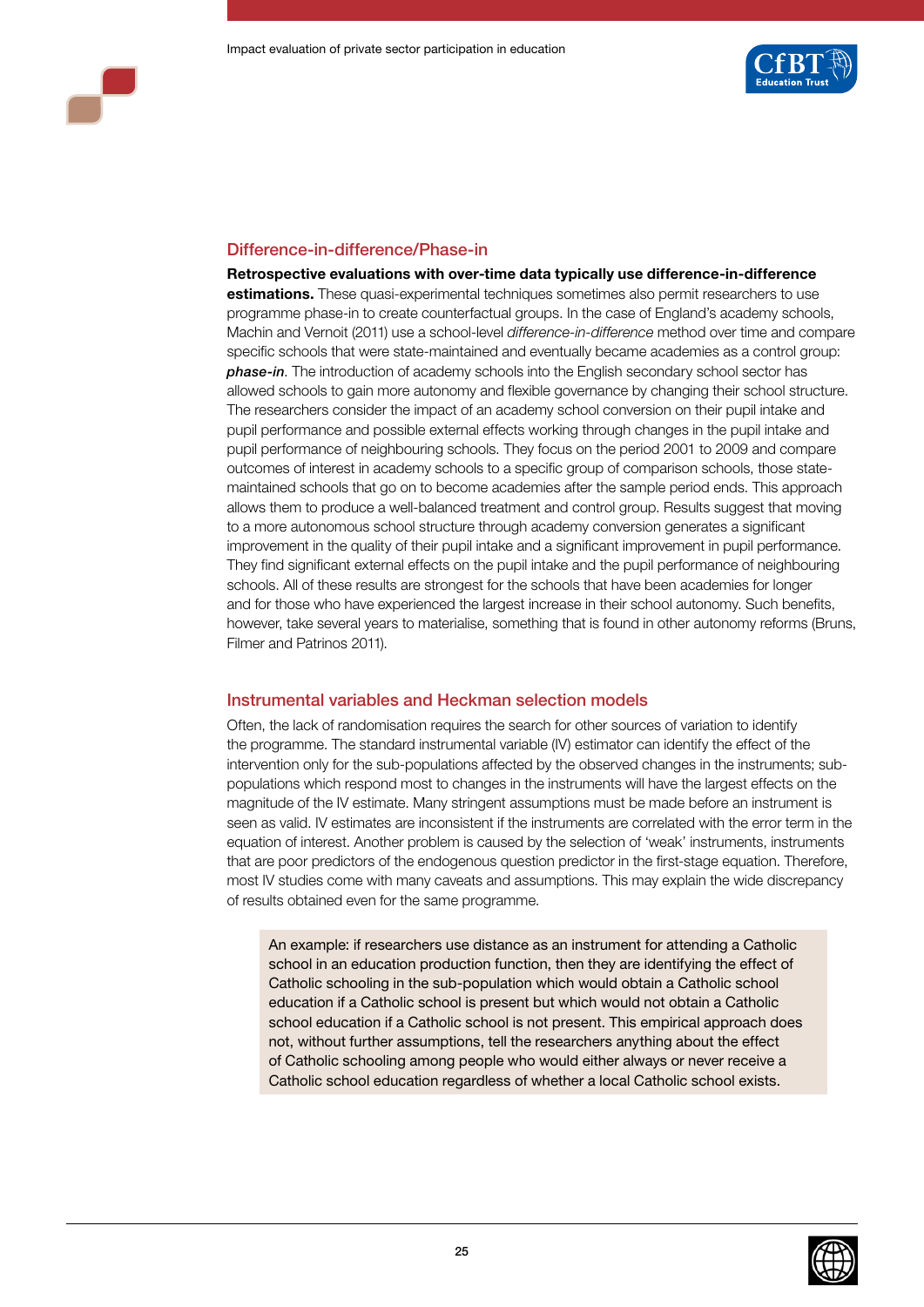

**Chile was one of the first countries to implement a school choice programme for the stated purpose of improving efficiency in education.** But as important as the 1981 programme was, the nationwide implementation presents two important difficulties for the purpose of attribution. First, participation was not randomised; therefore, it is difficult to disentangle the effects of the programme from the inherent difference in populations due to self-selection. Second, it is a universal programme, implying that the counterfactual of no vouchers is difficult to construct (Hoxby 2003b). Research on Chile has been subject to a high level of scrutiny. The literature presents mixed results, to say the least. Several early articles present data in which subsidised, private schools obtain higher standardised test scores than do state schools, though these studies are prone to selection bias (see, for example, Rodriguez 1988; Aedo and Larranaga 1994; Aedo 1997; Contreras 2001). A second batch of studies uses individual level information with large samples (Romaguera 1999; Mizala and Romaguera 2000; Gallegos 2002), though they too are prone to biases. Several studies advance the previous estimations, with strategies to overcome the problem of self-selection using the Heckman correction method (see, for example, Sapelli and Vial 2002, 2004) and IV approach (see, for example, Auguste and Valenzuela 2003; Hsieh and Urquiola 2006; Gallegos 2006). Longterm benefits of vouchers have been examined with IV estimates and show significant effects in the labour market (Bravo, Mukhopadhyay and Todd 2010; Patrinos and Sakellariou 2011).

**Elsewhere instruments are used to assess various policies.** These include 'Free Schools' in Sweden (Ahlin 2003; Björklund et al. 2004; Böhlmark and Lindahl 2008; Sahlgren 2010; Sandström and Bergström 2005), showing generally positive effects. They have also been used to assess 'Free Schools' in Denmark (Andersen 2005), showing generally no effects. Instruments have also been used to evaluate school choice in the Netherlands (Himmler 2007; Patrinos 2011), showing that vouchers increase academic achievement. Researchers have used the public funding of Catholic schools to document competition effects in the Canadian provinces of Ontario and Quebec (Card et al. 2010; Lefebvre et al. 2009), both showing significant and positive effects. Subsidising private high schools is shown to be effective in raising academic achievement in both Côte d'Ivoire (Sakellariou and Patrinos 2009) and Japan (Akabayashi and Arakia 2011).

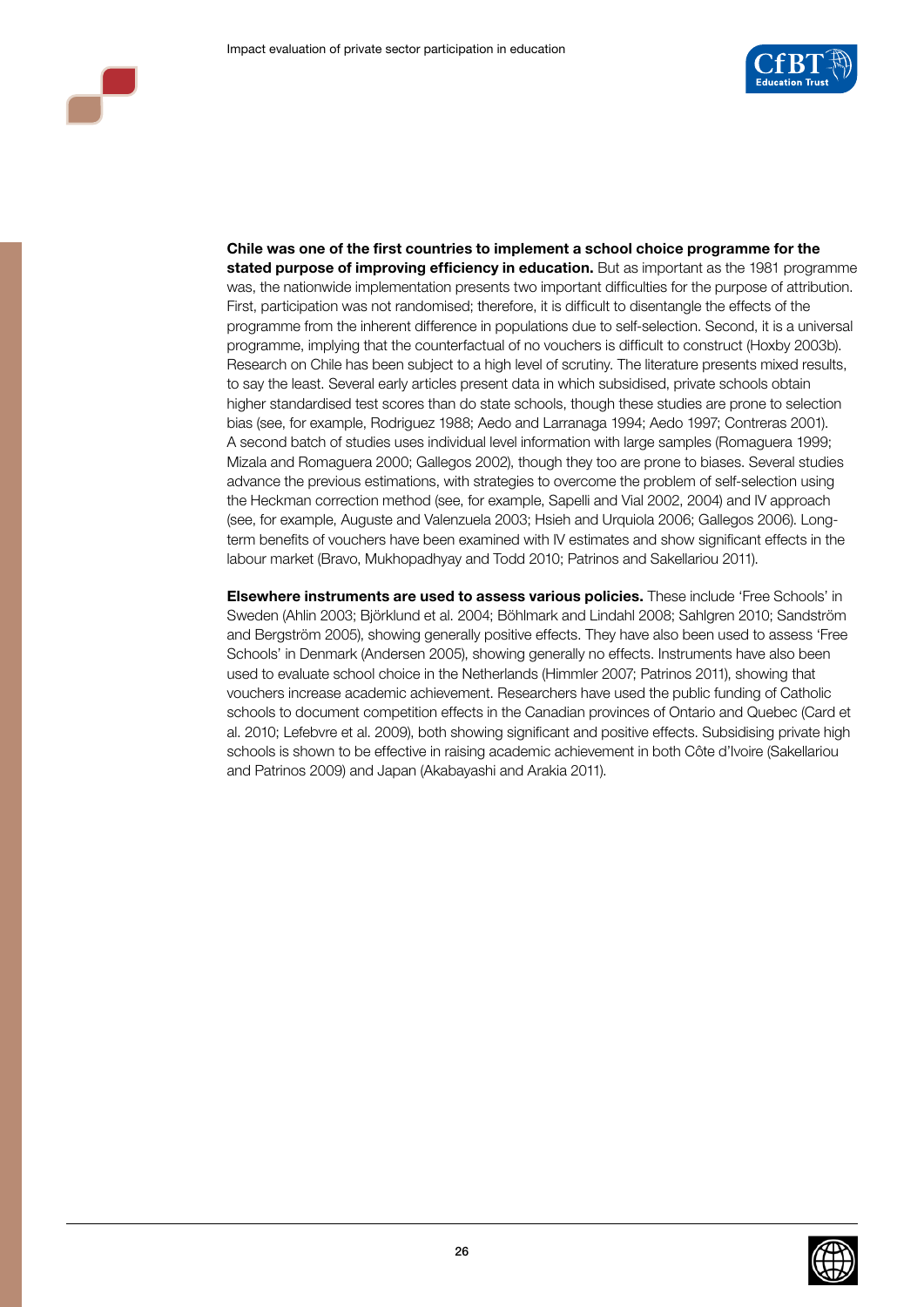

# **6 Conclusion**

**Rigorous studies indicate that the non-state sector can improve learning outcomes of students.** However the body of evidence is limited and more research is needed. The most convincing evidence relates to programmes that are well targeted towards disadvantaged students. But our knowledge base is informed by relatively few randomised control trials, especially outside of the United States.

**A greater number of randomised trials in future research will increase our understanding of the types of interventions that improve educational outcomes.** Randomised studies require fewer assumptions and reduce biases, thus allowing researchers to produce robust findings. While non-randomised studies offer important insights, they require more data. Ideally non-randomised studies require longitudinal data at the student level that can be traced back in time before the programme, tracking a significant number of variables.

**In cases when a full or national pilot randomised trial cannot be undertaken, then the information from small-scale evaluations can be used to provide a case for roll-out and inform the design of future large-scale evaluations.** Small-scale evaluation give a sense of the scale and time needed to see impact. This is crucial for setting up a more elaborate evaluation because it would clarify how long it might take for impact to occur and what sort of effects to expect. For instance, such a study could show by how much test scores will change over time.

**In addition to evaluating the benefits of the programme itself – its internal validity – researchers could also consider spill-over/competition effects.** How does the programme affect nearby schools? Are there spill-over effects? Does competition improve overall results? Moreover, beneficiary schools can be used to test specific hypotheses, such as peer and competition effects. Programmes may have differential effects on different sub-populations, for example: girls and boys, disadvantaged groups, rural residents, ethnic minorities. Thus, it is important to investigate differential, heterogeneous effects (Lamarche 2011).

**It is important to ensure an impact evaluation is in place early in the intervention to capture the effect of the innovative approach.** Retrospective evaluations can be used but are far more difficult to implement, are likely to have more biases, and more investment is needed in order to collate a higher amount of data to support the evaluation. Constantly changing political will is also another reason for ensuring the impact is captured and that policy decisions are evidence based.

**Creating a culture of evaluation will ensure that all stakeholders understand that the evaluation results will be used to demonstrate impact.** The use of any rigorous technique helps build acceptance of the concept and provides evidence to help support the innovation. It is, therefore, important to ensure all stakeholders understand the importance of impact evaluation going forward and their role in helping to support the evaluations. Stakeholders will include educators, administrators, school providers, managers, policymakers, parents, and the general public. Transparency and consultation should be used to strengthen buy-in to the impact evaluation.

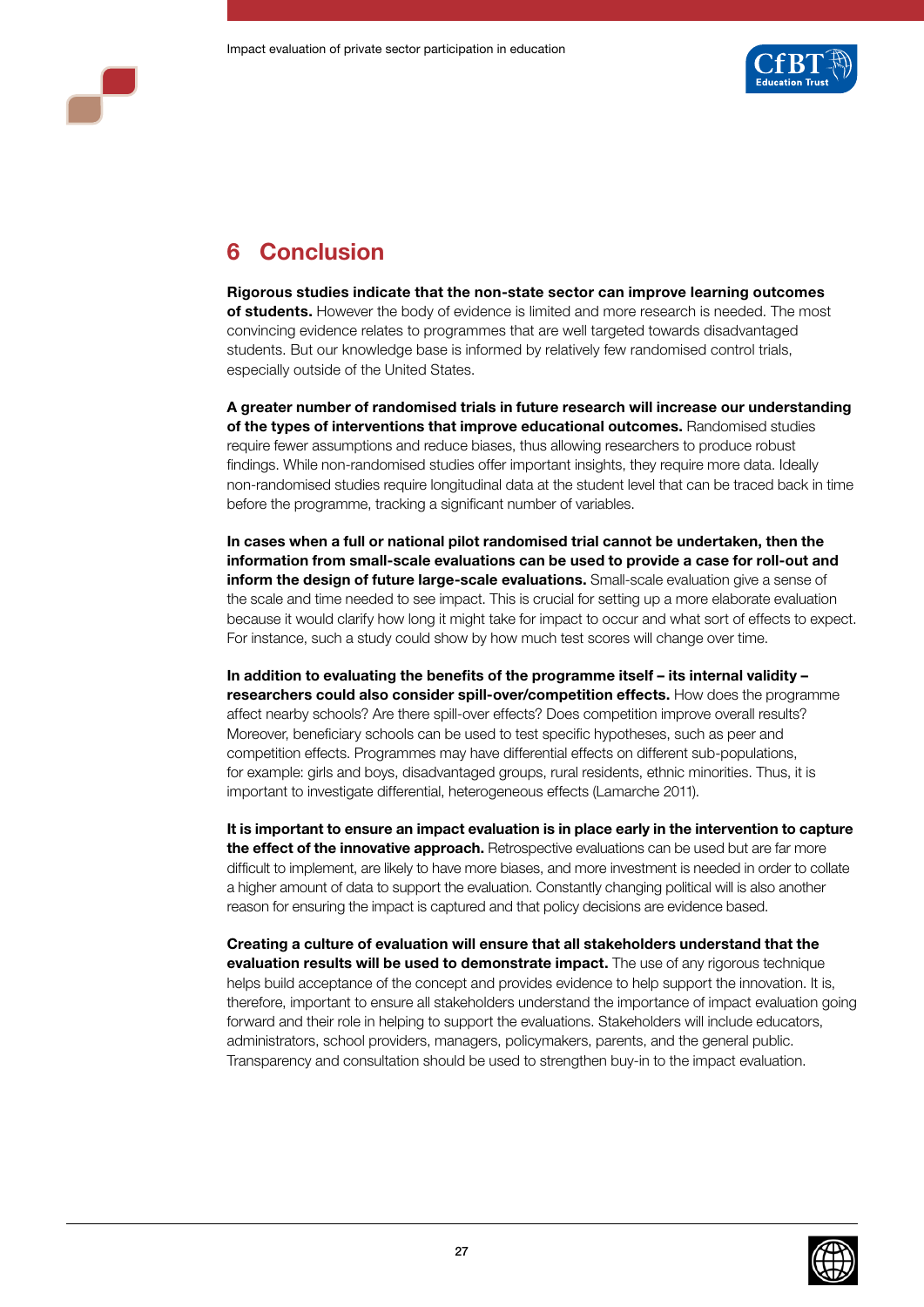



**Rigorously measuring impact enables evidence-based policymaking.** The private sector could offer innovative solutions to improving educational outcomes, but it is the Government's responsibility to ensure their impact is effectively measured, so that those programmes that are effective can be expanded.

**Impact evaluation can support best practice sharing between as well as within systems.**  Governments around the world are striving to improve educational outcomes. Impact evaluations can facilitate evidence-based best practice sharing. They can ensure policymakers are not introspective but look outwards to systems around the world for innovative proven solutions to improve educational outcomes for future generations.

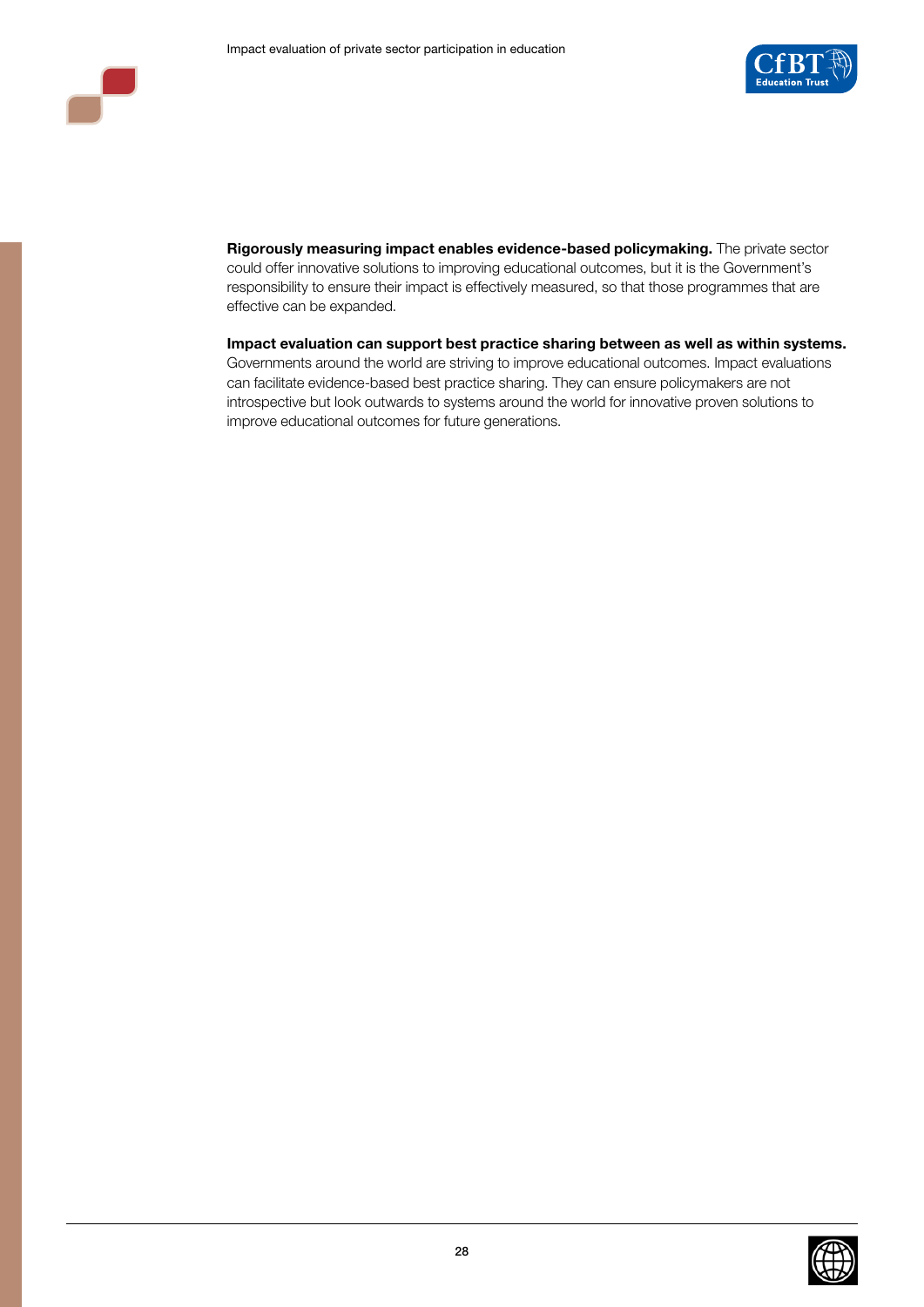



# **References**

Abdulkadiroglu, A., Angrist, J.D., Dynarski, S.M., Kane, T.J. and Pathak, P.A. (2011) 'Accountability and Flexibility in Public Schools: Evidence from Boston's Charters and Pilots', *Quarterly Journal of Economics* (forthcoming).

Ahlin, A. (2003) 'Does School Competition Matter? Effects of a Large-scale School Choice Reform on Student Performance.' *Dep*artment of Economics, Uppsala University Working Paper No. 2.

Akabayashi, H. and Arakia, H. (2011) 'Do Education Vouchers Prevent Dropout at Private High Schools? Evidence from Japanese Policy Changes', *Journal of the Japanese and International Economies* (forthcoming).

Andersen, S.C. (2005) *Selection and competition effects in a large-scale school voucher system.* For presentation at the conference EPCS 1005, 31 March – 3 April at the University of Durham, UK.

Angrist, J.D. and Imbens, G.W. (1995) 'Two-Stage Least Squares Estimation of Average Causal Effects in Models with Variable Treatment Intensity', *Journal of the American Statistical Association*  90(430): 431–42.

Angrist, J.D., Dynarski, S.M., Kane, T.J., Pathak, P.A. and Walters, C.R. (2010) 'Inputs and Impacts in Charter Schools: KIPP Lynn.' *American Economic Review: Papers & Proceedings* 100(2): 1–5.

Angrist, J.D., Bettinger, E., Bloom, E., King, E. and Kremer, M. (2002) 'Vouchers for Private Schooling in Colombia: Evidence from a Randomized Natural Experiment', *American Economic Review* 92(5): 1535–58.

Angrist, J.D., Bettinger, E. and Kremer, M. (2006) 'Long-Term Educational Consequences of Secondary School Vouchers: Evidence from Administrative Records in Colombia', *American Economic Review* 96(3): 847-862.

Athey, S. and Imbens, G.W. (2006) 'Identification and Inference in Nonlinear Difference-in-Difference Models', *Econometrica* 74(2): 431-497.

Auguste, S. and Valenzuela, J.P. (2003) *Do Students Benefit from School Competition? Evidence from Chile.* Ann Arbor: University of Michigan.

Barrera-Osorio, F. (2007) 'The impact of private provision of public education: empirical evidence from Bogota's concession schools.' World Bank Policy Research Working Paper No. 4121, Washington DC.

Barrera-Osorio, F. and Patrinos, H.A. (2009) 'An International Perspective on School Vouchers,' in M. Berends, M.G. Springer, D. Ballou and H.J. Walberg (eds), *Handbook of Research on School Choice.*  New York: Routledge.

Barrera-Osorio, F. and Raju, D. (2010) 'Short-run Learning Dynamics under a Test-based Accountability System – evidence from Pakistan', South Asia Region Education Unit & Human Development Network Education Unit, World Bank Policy Research Working Paper 5465.

Barrera-Osorio, F. and Raju, D. (2011) 'Evaluating public per-student subsidies to low-cost private schools: regression – discontinuity evidence from Pakistan', World Bank Policy Research Working Paper 5638.

Bettinger, E., Kremer, M. and Saavedra, J. (2010) 'Are Educational Vouchers Only Redistributive?' *Economic Journal* 120(546): F204-F228.

Björklund, A., Edin, P. Fredriksson, P. and Krueger, A. (2004) 'Education, Equality and Efficiency – an Analysis of Swedish School Reforms during the 1990s.' IFAU Report No. 1.

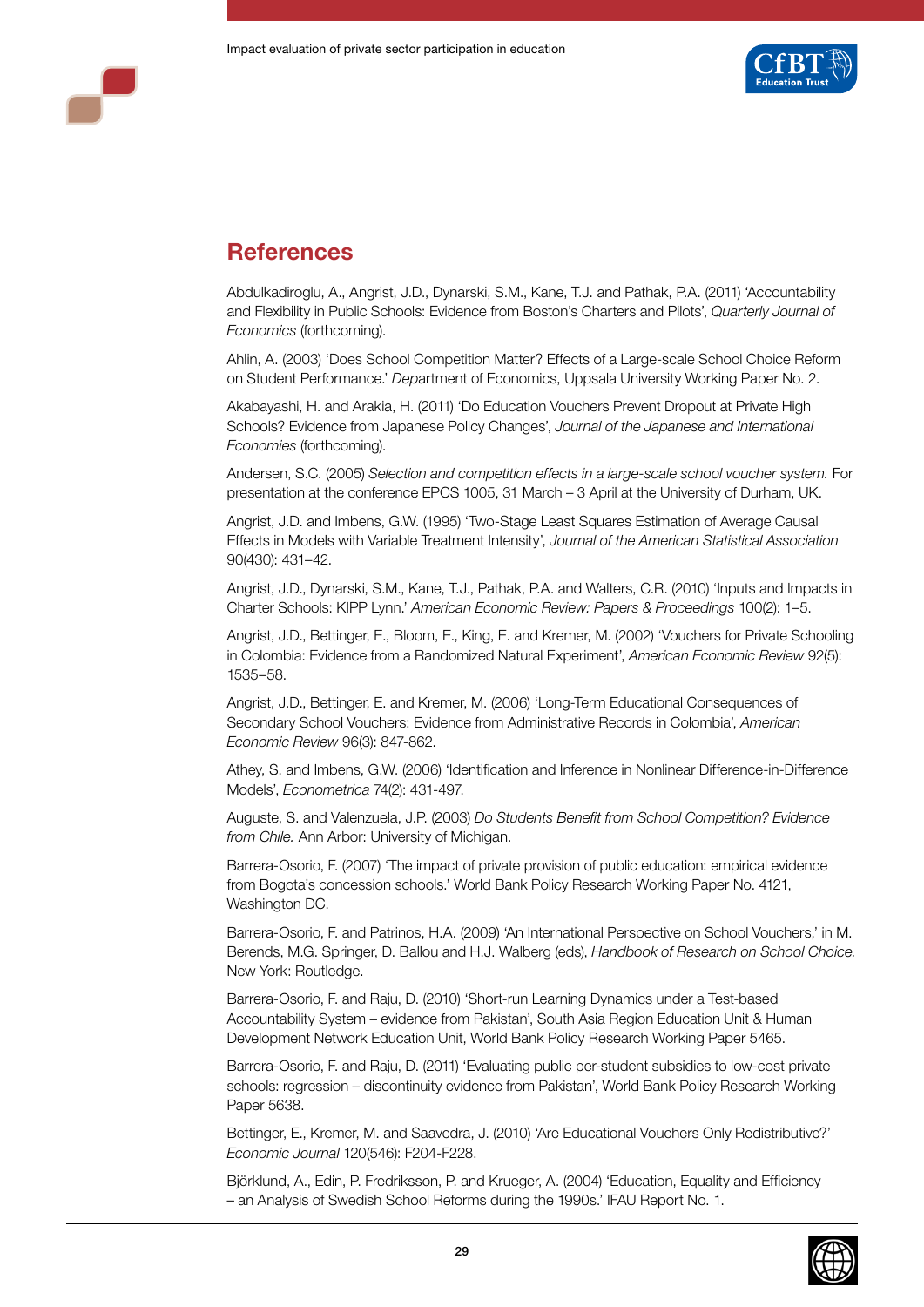

Böhlmark, A. and Lindahl, M. (2008) 'Does School Privatization Improve Educational Achievement? Evidence from Sweden's Voucher Reform.' IZA Discussion Paper No. 3691.

Bravo, B., Mukhopadhyay, S. and Todd, P.E. (2010) 'Effects of school reform on education and labor market performance: Evidence from Chile's universal voucher system.' *Quantitative Economics* 1(1): 47-95.

Bruns, B., Filmer, D. and Patrinos, H.A. (2011) *Making Schools Work: New Evidence on Accountability Reforms.* Washington DC: World Bank.

Card, D., Dooley, M.D. and Payne, A.A. (2010) 'School Competition and Efficiency with Publicly Funded Catholic Schools.' *American Economic Journal: Applied Economics* 2(4): 150-76.

Clark, D. (2009) 'The Performance and Competitive Effects of School Autonomy.' *Journal of Political Economy* 117(4): 745-783.

Center for Research on Education Outcomes (CREDO) (2009) 'Multiple Choice: Charter School Performance in 16 States.' Center for Research on Education Outcomes, Stanford, CA.

Contreras, D. (2001) 'Evaluating a Voucher System in Chile: Individual, Family and School Characteristics.' Universidad de Chile, Facultad de Ciencias Económicas y Administrativas, Documento de trabajo no. 175.

Dehejia, R.H. and Wahba, S. (2002) 'Propensity Score-Matching Methods for Nonexperimental Causal Studies', *Review of Economics and Statistics* 84(1): 151-161.

Diamond, A. and Hainmueller, J. (2007) *The Encouragement Design for Program Evaluation*, IFC and Harvard University.

Dobbie, W. and Fryer, R. (2011) 'Are High-Quality Schools Enough to Increase Achievement Among the Poor? Evidence from the Harlem Children's Zone', *American Economic Journal: Applied Economics* 3(3): 158-187.

Duflo, E., Glennerster, R. and Kremer, M. (2007) 'Using Randomization in Development Economics Research: A Toolkit,' in T.P. Schultz and J. Strauss, (eds), *Handbook of Development Economics*, Elsevier Science Ltd: North Holland, Vol. 4: 3895-62.

Epple, D. and Romano, R.E. (1998) 'Competition between Private and Public Schools, Vouchers, and Peer-Group Effects', *American Economic Review* 88(1): 33-62.

Friedman, M. (1955) 'Role of Government in Education,' in R. Solo (ed.), *Economics and the Public Interest.* New Brunswick, NJ: Rutgers University Press.

Gallegos, F. (2002) 'Competencia y Resultados Educativos. Teoría y Evidencia para Chile.' *Cuadernos de Economía* 39(118): 309-352.

Gallegos, F. (2004) *School Choice, Incentives, and Academic Outcomes: Evidence from Chile.* Boston: Massachusetts Institute of Technology.

Gallegos, F. (2006) *Voucher-School Competition, Incentives and Outcomes: Evidence from Chile.* Boston: Massachusetts Institute of Technology.

Gertler, P.J., Martinez, S., Premand, P., Rawlings, L.B. and Vermeersch, C.M.J. (2010) *Impact Evaluation in Practice.* Washington DC: World Bank.

Gertler, P., Patrinos, H.A. and Rubio-Codina, M. (2007) *Impact Evaluation for School-Based Management Reform* (Designing Impact Evaluation No. 10.) Washington DC: World Bank.

Greene, J.P., Peterson, P.E. and Du, J. (1999) 'Effectiveness of School Choice: The Milwaukee Experiment', *Education and Urban Society* 31(2): 190-213.

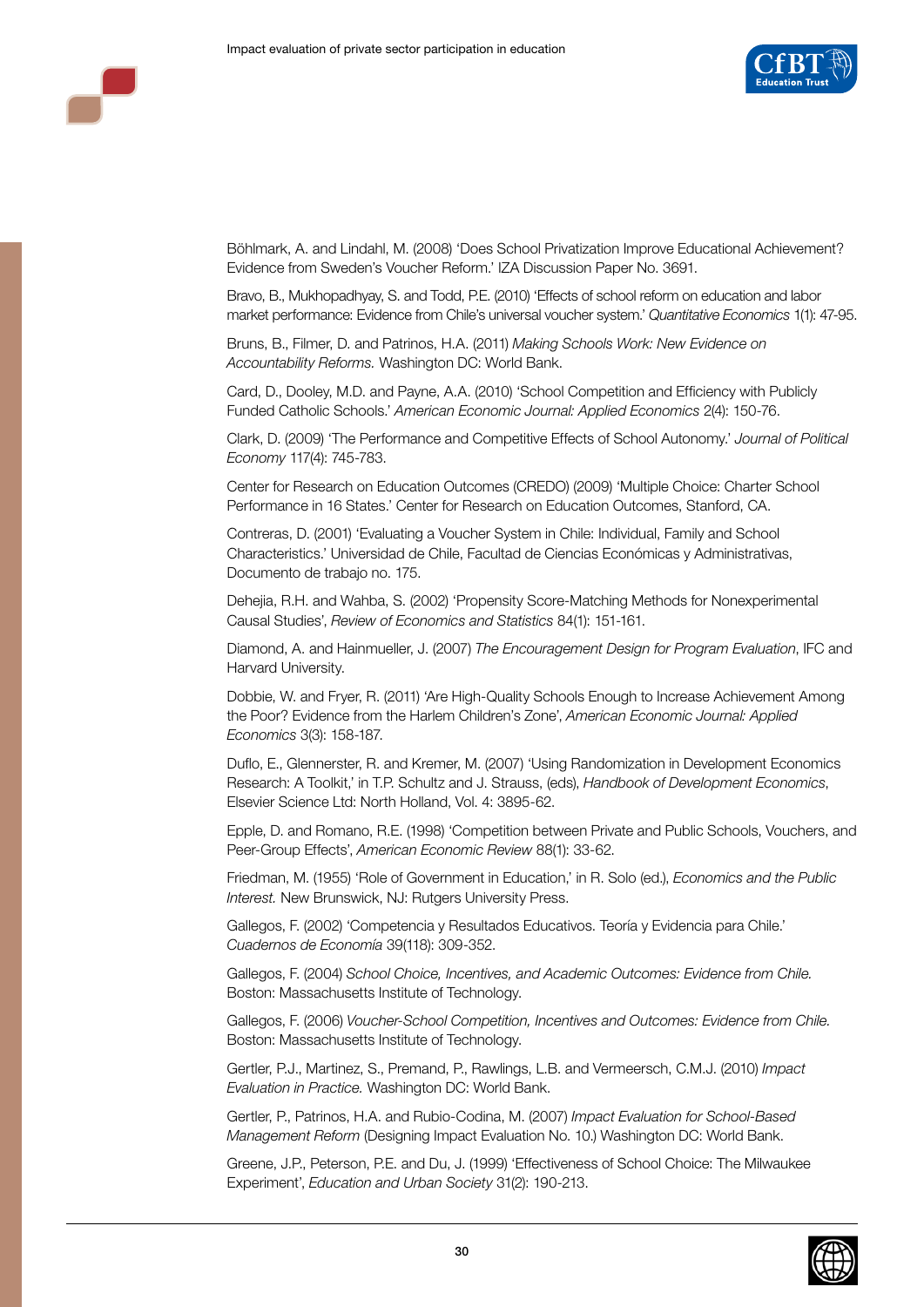

Hahn, J., Todd P. and Van der Klaauw, W. (2001) 'Identification and Estimation of Treatment Effects with a Regression-Discontinuity Design.' *Econometrica* 69(1): 201-209.

Heckman, J. (1976) 'The Common Structure of Statistical Models of Truncation, Sample Selection, and Limited Dependent Variables and a Simple Estimator for Such Models', *Annals of Economic and Social Measurement* 5(4): 475-492.

Heckman, J. (1979) 'Sample Selection Bias as a Specification Error', *Econometrica* 47(1): 153-161.

Heckman, J., Ichimura, H. and Todd, P. (1998) 'Matching as an econometric evaluation estimator', *Review of Economic Studies* 65: 261-294.

Himmler, O. (2007) *The Effects of School Choice on Academic Achievement in the Netherlands.* Göttingen: Georg-August-Universität.

Hoxby, C.M. (2009) *A Statistical Mistake in the CREDO Study of Charter Schools* Stanford University, Stanford, CA.

Hoxby, C.M. (ed). (2003a) *The Economics of School Choice.* Chicago: University of Chicago Press.

Hoxby, C.M. (2003b) 'School Choice and School Competition: Evidence from the United States', *Swedish Economic Policy Review* 10: 9-65.

Hoxby, C.M. (2000) 'Does Competition among Public Schools Benefit Students and Taxpayers?' *American Economic Review* 90(5): 1209-1237.

Hoxby, C.M. and Murarka, S. (2009) 'Charter Schools in New York City: Who Enrolls and How They Affect Their Students' Achievement', NBER Working Paper No. 14852, Cambridge, MA.

Hoxby, C.M. and Rockoff, J.E. (2005) 'Findings from the City of Big Shoulders', *Education Next* 5(4): 52-58.

Hsieh, C-T. and Urquiola, M. (2006) 'The effects of generalized school choice on achievement and stratification: Evidence from Chile's voucher program', *Journal of Public Economics* 90(8-9): 1477-1503.

Hughes, R.E. (1975) 'James Lind and the cure of scurvy: an experimental approach', *Medical History* 19: 342-351.

Kang, C. (2007) 'Classroom peer effects and academic achievement: Quasi-randomized evidence from South Korea', *Journal of Urban Economics* 61(3): 458-495.

Kim, J., Alderman, H. and Orazem, P.F. (1999) 'Can Private School Subsidies Increase Enrollment for the Poor? The Quetta Urban Fellowship Program', *World Bank Economic Review* 13: 443-65.

Krueger, A.B. and Zhu, P. (2004) 'Another Look at the New York City School Voucher Experiment', *American Behavioral Scientist* 47(5) 658-698.

Ladd, H.F. (2002) 'School Vouchers: A Critical View', *Journal of Economic Perspectives* 16(4): 3-24.

Lamarche, C. (2011) 'Measuring the incentives to learn in Colombia using new quantile regression approaches', *Journal of Development Economics* 96(2): 278-288.

Lara, B., Mizala, A. and Repetto, A. (2011) 'The Effectiveness of Private Voucher Education: Evidence from Structural School Switches', *Educational Evaluation and Policy Analysis* 33(2): 119-137.

Lavy, V. (2010) 'Effects of Free Choice among Public Schools', *Review of Economic Studies* 77(3): 1164-1191.

Lefebvre, P. and Merrigan, P. (2009) *Private Schools Do Make a Difference on Math Scores: Longitudinal Evidence from a Canadian Experiment.* Montreal: Université du Québec à Montréal.

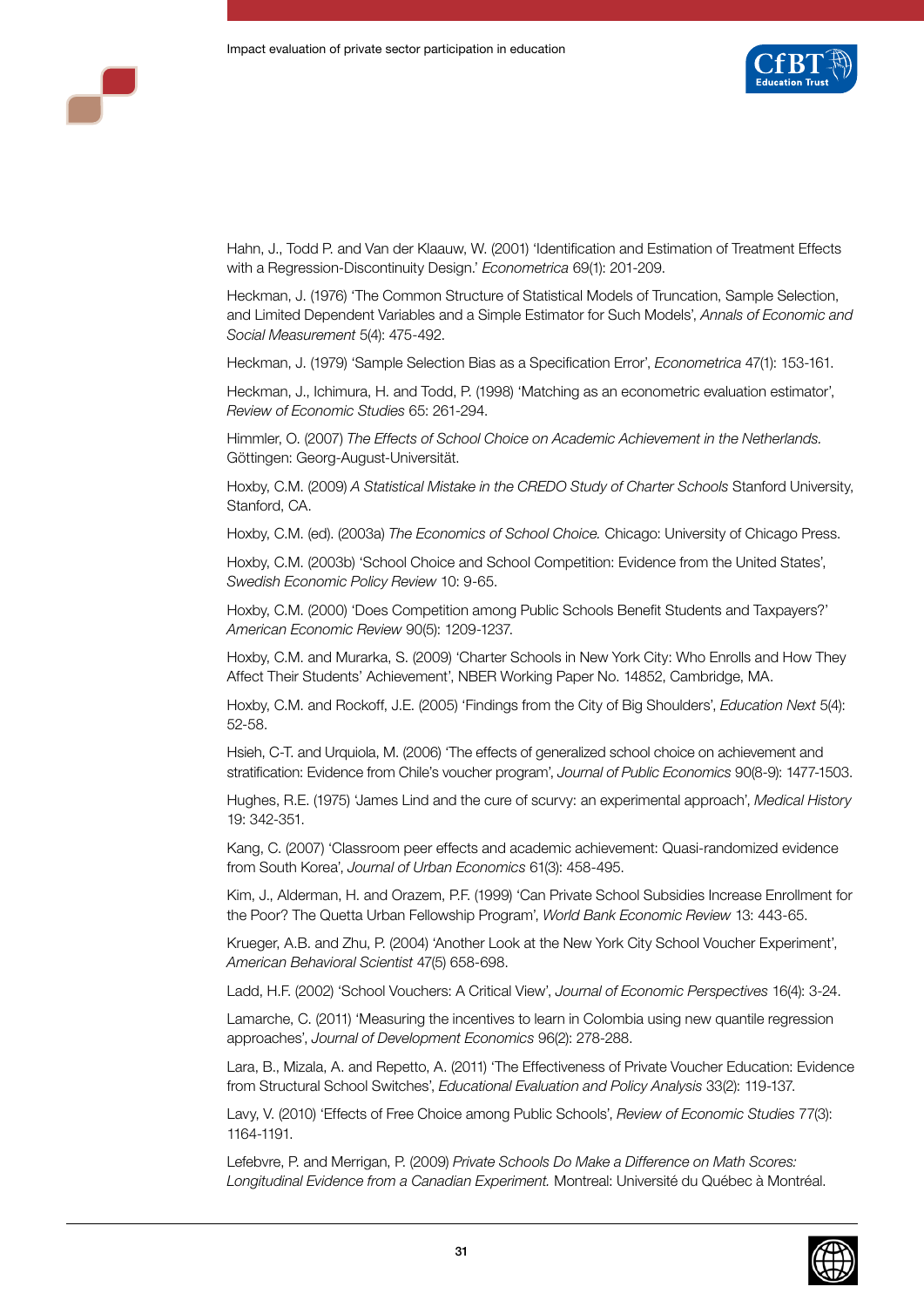

Lewis, L.A. and Patrinos, H.A. (2011) *Framework for Engaging the Private Sector in Education.* Washington, DC: World Bank.

Loeb, S., Valant, J. and Kasman, M. (2011) 'Increasing Choice in the Market for Schools: Recent Reforms and Their Effects on Student Achievement', *National Tax Journal* 64(1): 141-164.

Machin, S. and Vernoit, J. (2011) 'Changing School Autonomy: Academy Schools and their Introduction to England's Education', Centre for the Economics of Education Discussion Paper 123, London School of Economics.

Neal, D. (2002) 'How Vouchers Could Change the Market for Education', *Journal of Economic Perspectives* 16(4): 25-44.

Nechyba, T.J. (1999) 'School Finance Induced Migration and Stratification Patterns: The Impact of Private School Vouchers', *Journal of Public Economic Theory* 1(1): 5-50.

Nechyba, T.J. (2000) 'Mobility, Targeting, and Private-School Vouchers', *American Economic Review*  90(1): 130-146.

OECD (2011) *The High Cost of Low Educational Performance: The Long Run Economic Impact of Improving PISA outcomes.* OECD.

Patrinos, H.A., Barrera-Osorio, F. and Guaqueta, J. (2009) *The Role and Impact of Public-Private Partnerships in Education.* Washington DC: World Bank.

Patrinos, H.A. (2011) 'Private education provision and public finance: the Netherlands', *Education Economics* (forthcoming).

Patrinos, H.A. and Sakellariou, C. (2011) 'Quality of Schooling, Returns to Schooling and the 1981 Vouchers Reform in Chile', *World Development* 39(12): 2245-2256.

Rosenbaum, P.R. and Rubin, D.B. (1983) 'The Central Role of the Propensity Score in Observational Studies for Causal Effects', *Biometrika* 70(1): 41-55.

Sahlgren, G.H. (2010) 'Schooling for Money: Swedish Education Reform and the Role of the Profit Motive.' IEA Discussion Paper No. 33. London: Institute of Economic Affairs.

Sakellariou, C. and Patrinos, H.A. (2009) 'The Equity Impact of Public Finance of Private Education Provision in Côte d'Ivoire', *International Journal of Educational Development* 29: 350-356.

Sandström, F.M. and Bergström, F. (2004) 'School Vouchers in Practice: Competition Will Not Hurt You', *Journal of Public Economics* 89(2-3): 351-380.

Sapelli, C. and Vial, B. (2004) 'Peer Effects and Relative Performance of Voucher Schools in Chile', Paper presented at the American Economic Association meetings, 3 January 2004, San Diego, CA.

Sapelli, C. and Vial, B. (2002) 'The Performance of Private and Public Schools in the Chilean Voucher System.' *Cuadernos de Economía* 39(118): 423-454.

Schweinhart, L.J., Barnes, H.V. and Weikart, D.P. (1993) *Significant benefits: The HighScope Perry Preschool Study through age 27.* Ypsilanti, MI: HighScope Press.

Shadish, W., Cook, T.D. and Campbell, D.T. (2002) *Experimental and Quasi-Experimental Designs for Generalized Causal Inference.* Boston, MA and New York: Houghton Mifflin Company.

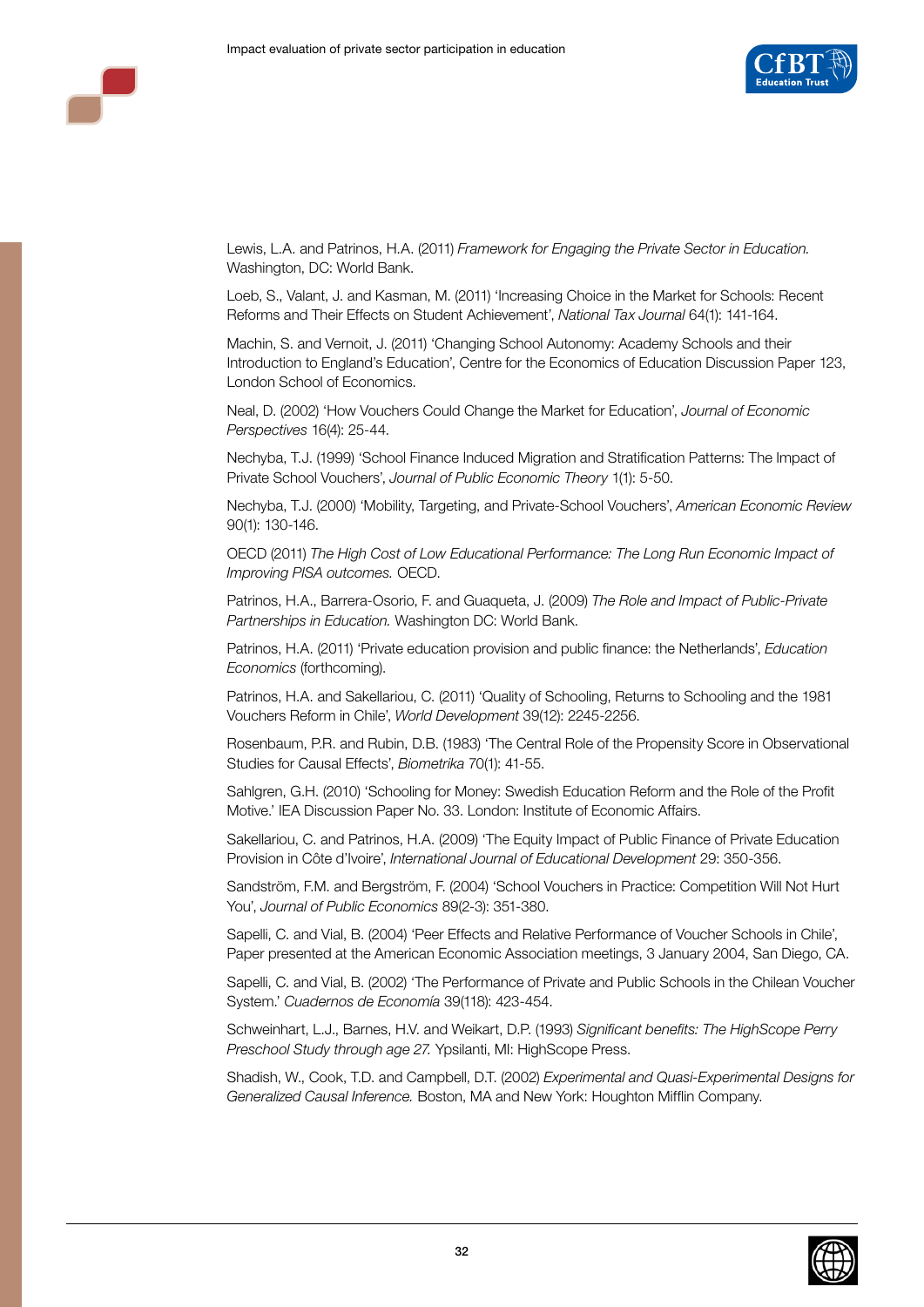



# **Annex 1: Private sector engagement**

- **Private schools:** schools that are not owned by Government and are financed privately, typically through fees (i.e. no subsidies)
- **Private funded schools:** privately owned and managed schools (by private sector, church, religious groups, NGOs, foundation, charities, etc.) which receive funding from the Government but funding is not outlined in a contract on a per-student basis
- **Private contracted schools:** private schools contracted by the Government, where the transfer of public funds depends on the school satisfying specific conditions
- **Private management schools:** a private organisation that operates and manages schools owned by the Government (e.g. Charters, Academies, Concession schools, etc.)
- **Market contracted schools:** public schools, private contracted schools or private management schools are implicitly contracted by the student such that the funding follows the student to the school of their **choice** (e.g. vouchers)

| Type of school<br>provision             | <b>Publicly funded</b> | Contracted      | Ownership  |
|-----------------------------------------|------------------------|-----------------|------------|
| <b>Private</b><br>(No subsidies)        | No.                    | No.             | Private    |
| <b>Private funded</b>                   | Yes                    | No.             | Private    |
| <b>Private contracted</b>               | <b>Yes</b>             | Yes, Government | Private    |
| <b>Private management</b><br>(Charters) | Yes                    | Yes, Government | Government |
| Market contracted<br>(Vouchers)         | Yes                    | Yes, Students   | Mixed      |

## **Summary**